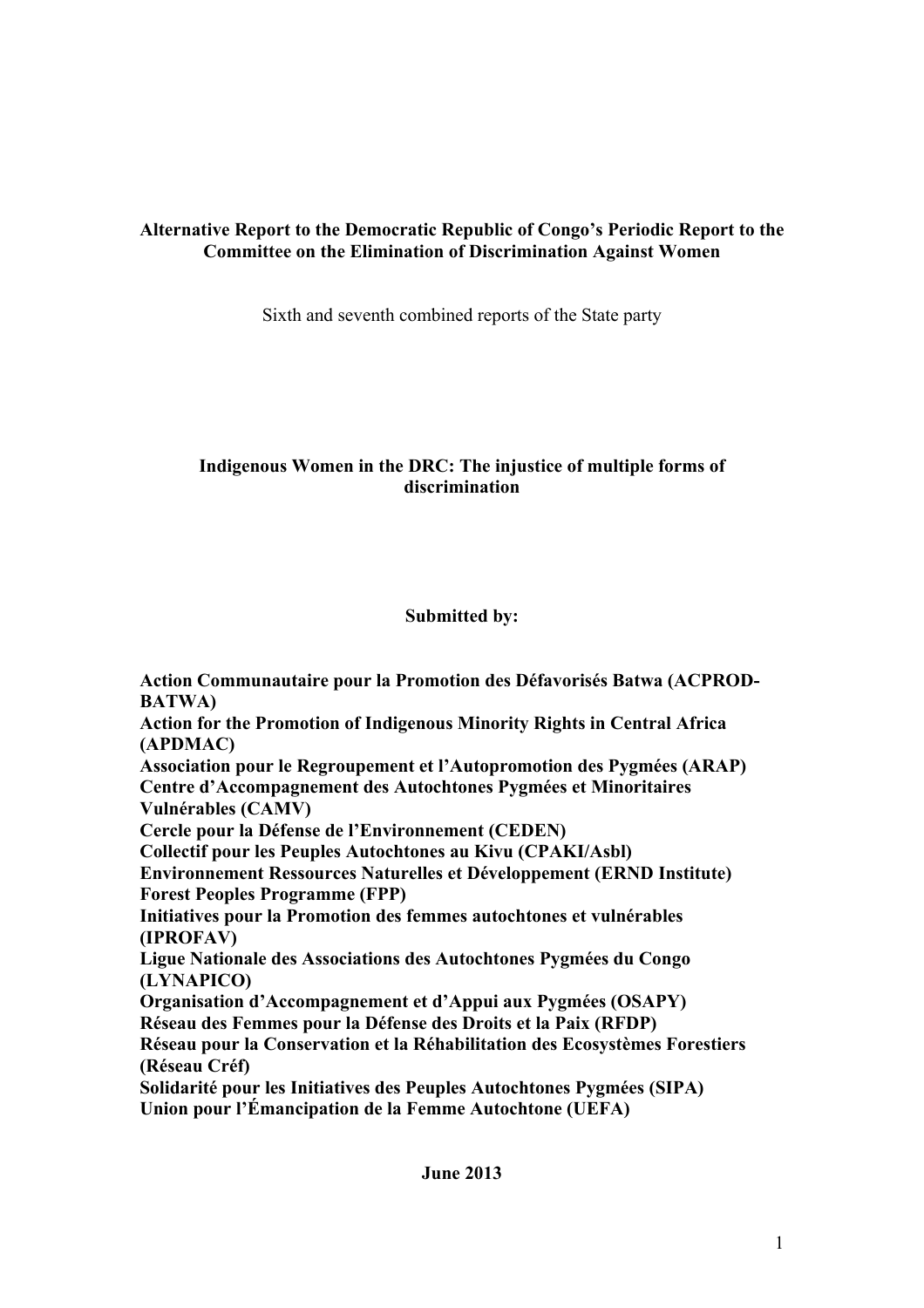#### **Organisations responsible for this report**

## **Action Communautaire pour la Promotion des Défavorisés Batwa (ACPROD-BATWA) [Community Action for the Promotion of Disadvantaged Batwa]**

ACPROD-Batwa is a not-for-profit organisation established in 2000 and based in Bukavu, South Kivu. It supports indigenous peoples in the field of environmental protection and participation in sustainable development of natural resources, as well as working to protect their rights. The organisation is involved in numerous areas including human rights, gender, and the promotion of culture and traditional values. Tel: +243997736269; Email: acprod2004@yahoo.fr.

## **Action for the Promotion of Indigenous Minority Rights in Central Africa (APDMAC)**

APDMAC is a not-for-profit NGO, established in 1996 and based in Bukavu, South Kivu. It fights injustice, discrimination and marginalisation affecting indigenous Pygmy peoples. Its main mission is to promote the rights of Pygmies and guarantee their social, economic, cultural and political development. The organisation is involved in numerous areas including human rights, the environment, education, gender, agriculture and crafts.

Tel: +243997762241; Email apdmac2008@yahoo.fr.

## **Association pour le Regroupement et l'Autopromotion des Pygmées (ARAP) [Association for Pygmy Organisation and Self-help]**

ARAP is an NGO created in 1999 by indigenous peoples living on or near Mount Kahuzi. Its main objective is to regroup indigenous Pygmy peoples to develop a mutual aid spirit aimed at facilitating their economic, cultural and social empowerement. Tel :  $+243994225783$ ; Email : enamiruwa@yahoo.fr.

#### **Centre d'Accompagnement des Autochtones Pygmées et Minoritaires Vulnérables (CAMV) [Support Centre for Indigenous Pygmies and Vulnerable Minorities]**

CAMV is a not-for-profit NGO, established in 1995 in Bukavu, South Kivu. It works to protect and defend the rights of indigenous Pygmy peoples. Tel: +243997706371; Email: camvorg@yahoo.fr; Website: www.camv-pygmee.org.

#### **Cercle pour la Défense de l'Environnement (CEDEN) [Circle for the Defence of the Environment]**

CEDEN is an NGO, established in 2003 and based in Kinshasa. It works especially for the protection and participatory management of natural resources in the development of poor and marginalised populations. The organisation works with women, men and young leaders for environmental education and responsible citizenship, and in the struggle against the marginalisation of people in environmental protection projects. CEDEN activities in the DRC cover the provinces of Orientale, Equateur and Bandundu.

## **Collectif pour les Peuples Autochtones au Kivu (CPAKI) [Collective for Indigenous Peoples in Kivu]**

CPAKI is an NGO, established in 1998, with the mission to defend and promote rights to, and support for, general self-help among Pygmy peoples. Its areas of intervention include defence of indigenous Pygmy peoples' rights through advocacy,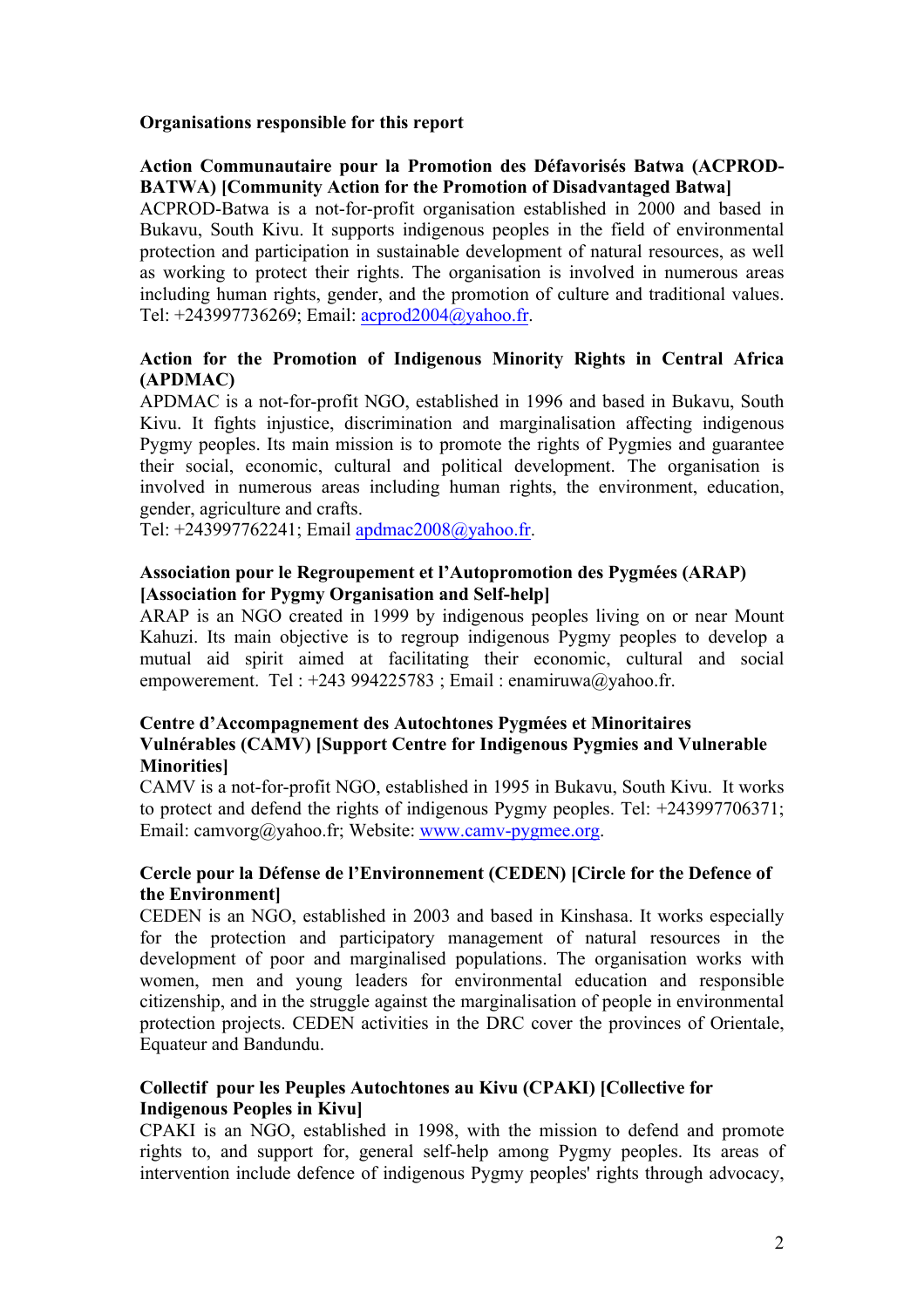education, support for health and nutrition. Tel: +243997757992; Email: cpaki1@yahoo.fr.

## **Environnement Ressources Naturelles et Développement (ERND Institute) [Environment, Natural Resources and Development]**

ERND Institute started its activities in 2003. Its mission consists in defending the interests of indigenous peoples and local communities for the conservation and management of forest ecosystems processes; promoting participatory and sustainable development; advocating for indigenous peoples' and local communities' access to benefits relating to the exploitation of natural resources; and facilitating the participation of indigenous peoples and local communities at all levels of decisionmaking processes that could affect them. It has offices in North Kivu, South Kivu, Maniema, Orientale and Kinshasa.

#### **Forest Peoples Programme (FPP)**

FPP is an international NGO founded in 1990. FPP works in partnership with indigenous, tribal and forest peoples throughout the world with the aim of helping them to defend their individual and collective rights, and to maintain control of their lands and natural resources. FPP has been working with indigenous peoples of Africa since 1991, and of the DRC since 1998. It has published numerous reports on the situation of indigenous peoples in this region and elsewhere. Address: 1C Fosseway Business Centre, Stratford Road, Moreton-in-Marsh, GL56 9NQ, United Kingdom; Tel :+44(0) 1608 652893; Email: info@forestpeoples.org; Website: www.forestpeoples.org.

#### **Initiatives pour la Promotion des femmes autochtones et vulnérables (IPROFAV) [Initiatives for the Promotion of Indigenous and Vulnerable Women]**

IPROFAV is a not-for-profit NGO established in 2003. It supports women's development initiatives that aim to be participatory. It is based in Bukavu, south Kivu. Tel: +243 991809431; Email: iiprofavasbl@yahoo.fr.

#### **Ligue Nationale des Associations des Autochtones Pygmées du Congo (LYNAPICO) [National League of Indigenous Pygmy Associations of Congo]**

LINAPYCO is a network of indigenous associations and informal indigenous "Pygmy" groups and communities dispersed throughout the DRC. It aims to protect and promote the rights of indigenous peoples and their cultural identity, as well as preserving biodiversity through promoting the unique knowledge of indigenous peoples. Email: faidachiroyjackie@yahoo.fr.

#### **Organisation d'Accompagnement et d'Appui aux Pygmées (OSAPY) [Organisation for the Care and Support of Pygmies]**

OSAPY is a Congolese organisation based in Kinshasa specialising in research, monitoring and documentation of violations of indigenous peoples' human rights. OSAPY fights for the recognition of indigenous peoples' land rights. It undertakes advocacy for the creation of positive policies to benefit indigenous peoples. Tel: +243 994535744; Email: willyloyombo@yahoo.fr.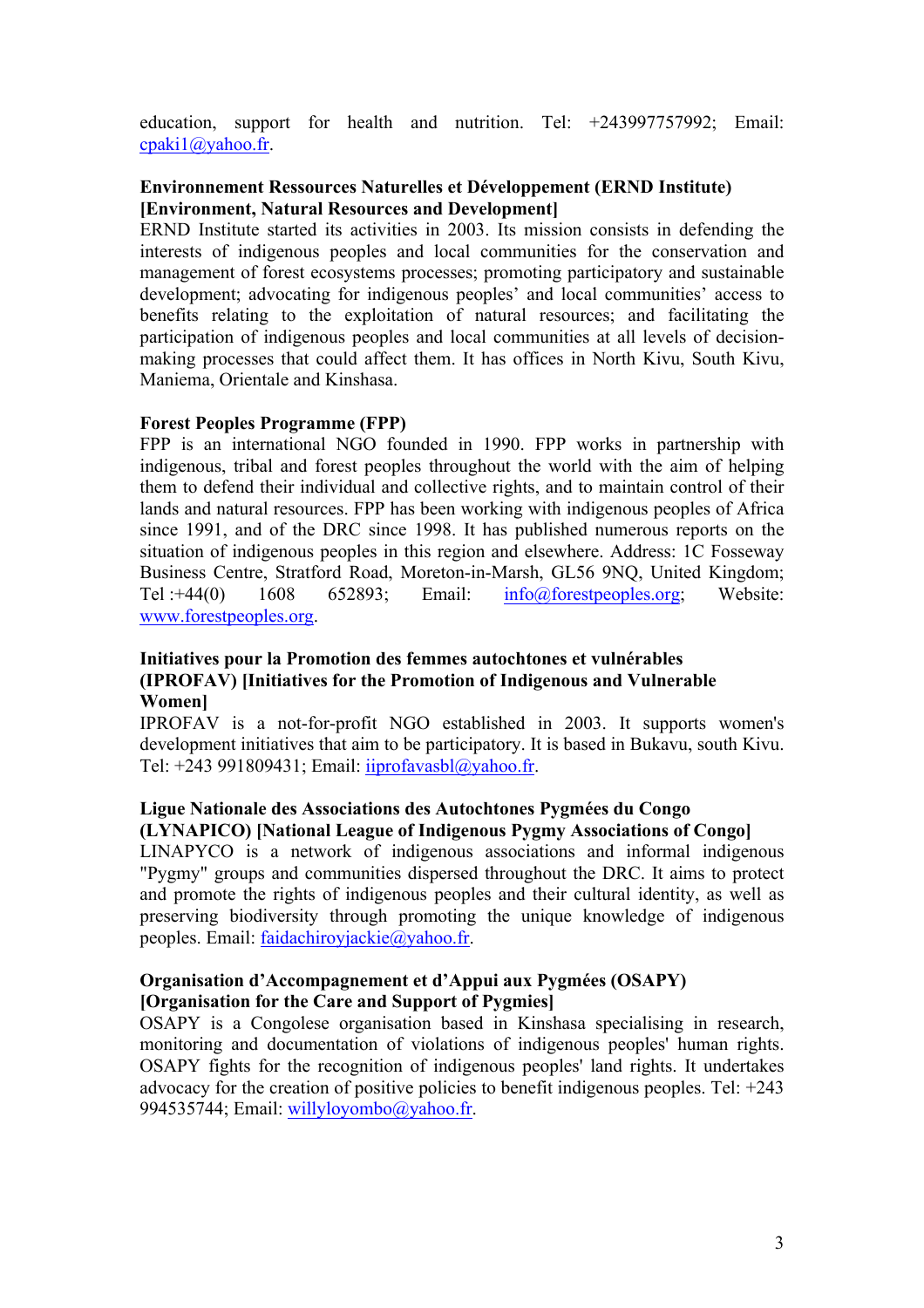#### **Réseau de Femmes pour le Développement et la Paix (RFDP) [Women's Network for Development and Peace]**

RFDP is an organisation that offers a platform for women rights defenders everywhere in the DRC. Its main objectives are to defend and promote the rights of women and girls and to ensure their participation in the peace process and in the fight for their rights. Tel : +243 842258850 ; Email: nabintu\_bisimwa@yahoo.fr.

## **Réseau pour la Conservation et la Réhabilitation des Ecosystèmes Forestiers (Réseau CREF) [Network for the Conservation and Rehabilitation of Forest Ecosystems]**

Established in 2003 in Kanyabayonga, in North Kivu, Réseau CREF is a not-forprofit organisation which currently has 30 member organisations distributed across the six territories and three cities of the province of North Kivu in the DRC. Réseau CREF fights for the protection of the forests and the defence of the rights and interests of populations that depend on those natural resources. It constitutes a platform which contributes to the fight against poverty of local communities dependent on forests. It does so through appropriate management of forest ecosystems, consultation, lobbying and advocacy. Tel: +243 998384839; Email: reseaucref@yahoo.fr.

## **Solidarité pour les Initiatives des Peuples Autochtones Pygmées (SIPA) [Solidarity for Indigenous Pygmy Peoples' Initiatives]**

SIPA is an NGO established in 2000 based in Bukavu, South Kivu. It works for the promotion, harmonious development and defence of the rights of indigenous Pygmy peoples. The organisation works in various areas including awareness-raising regarding human rights, promoting the rights of women and children, and appreciation of Pygmy culture. Tel:  $+243997757993$ ; Email: sipa\_ong@yahoo.fr.

## **Union pour l'Émancipation de la Femme Autochtone (UEFA) [Union for the Emancipation of Indigenous Women]**

UEFA is an NGO established in Bukavu in 1998. Its goals are to strengthen the capacities of grassroots women's groups and organisations that work for women's emancipation; to support the socio-economic, legal and cultural initiatives of indigenous women; to promote mutual assistance and cooperation among indigenous women; to support sustainable development initiatives; and to ease the burden of tasks undertaken by women. Tel: +243 998 62 36 42; Email:  $\text{uefaff}(a\text{yahoo.fr.})$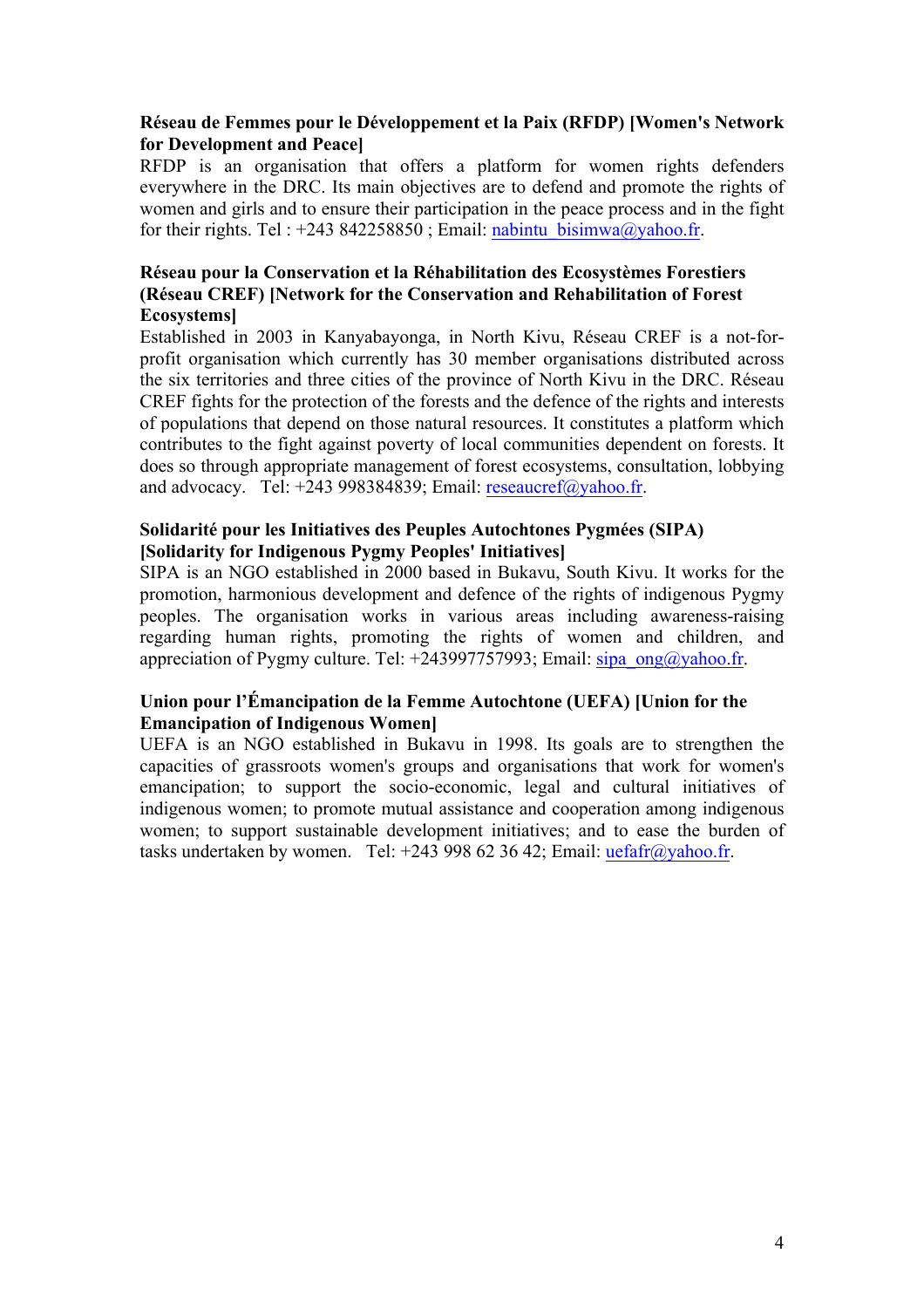# **Table of contents**

|               | III. The indigenous "Pygmy" peoples in the DRC: a brief overview 11                                                                                                                            |
|---------------|------------------------------------------------------------------------------------------------------------------------------------------------------------------------------------------------|
|               | IV. Indigenous women's rights in international and national law 15                                                                                                                             |
|               | Land insecurity increases the marginalisation of indigenous women<br>1.                                                                                                                        |
|               | The right of indigenous Pygmy women to land is closely linked to the right of<br>$1.1 -$                                                                                                       |
|               | The right of indigenous Pygmy peoples to collective ownership is not respected in<br>1.2                                                                                                       |
|               | The granting of concessions and creation of protected areas violates the rights of<br>1.3<br>indigenous peoples to their ancestral lands, and to their free, prior and informed consent.<br>18 |
|               | Indigenous Pygmy women do not benefit from temporary special<br>2.                                                                                                                             |
| 3.            | Indigenous Pygmy girls do not have equal access to education (article 10,                                                                                                                      |
|               | Indigenous Pygmy women do not receive adequate health services (article<br>4.                                                                                                                  |
|               | Indigenous Pygmy women do not have the opportunity to participate in<br>5.                                                                                                                     |
|               | 6. Indigenous Pygmy women do not have access to justice (Articles 2 and 15,                                                                                                                    |
| $V_{\bullet}$ |                                                                                                                                                                                                |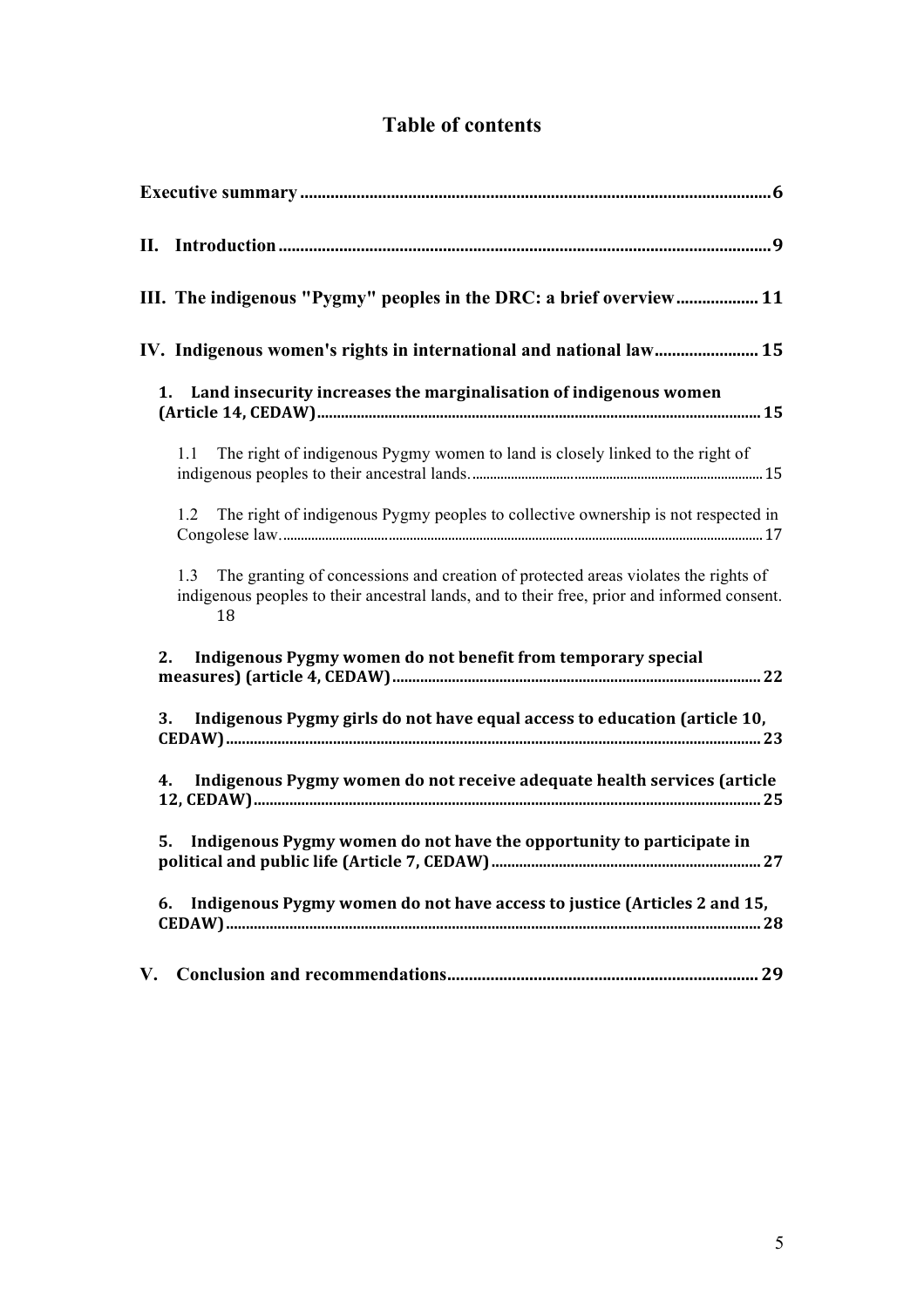#### **Executive summary**

This alternative report has been prepared by 15 non-governmental organisations that work with indigenous peoples in the Democratic Republic of Congo (DRC). Its aim is to present a picture of the situation of indigenous women in the country. The organisations that have authored this report regret that the sixth and seventh periodic reports of the DRC did not contain information on the rights of indigenous women. This was despite the fact that these women face numerous forms of discrimination and live in conditions of extreme vulnerability.

The organisations that have authored this report respectfully request the CEDAW Committee to adopt a holistic approach, both in examining the situation of indigenous women in the DRC and violations of the rights conferred on them by CEDAW, and in its recommendations to the DRC government. This approach should take into account the multiple forms of discrimination to which indigenous women are subject, as well as the cumulative impacts of these different forms of discrimination on indigenous women.

As this report shows, indigenous women of the DRC are victims of discrimination that is largely due to their gender. However, ethnicity and poverty are also factors. This discrimination does not only violate the international human rights conventions to which the DRC is party: it is also a clear breach of the provisions of the *Convention on the Elimination of All Forms of Discrimination against Women* (CEDAW). Indeed, the Convention emphasises that 'eradication of... all forms of racism, racial discrimination... is essential to the full enjoyment of the rights of men and women'.<sup>1</sup> In the DRC, indigenous women remain subject to discrimination that is both racial and gender-based. To date, the DRC government has not implemented any measures to ensure that indigenous women can fully enjoy their rights.

This report looks first at the situation of indigenous peoples in the DRC. It considers their dispossession from their ancestral lands and the threat this poses to the fundamental link that indigenous peoples maintain with their lands. These are essential for their culture, way of life and survival. Loss of ancestral lands has had, and continues to have, particularly devastating effects on indigenous women. One of the central roles of indigenous women is feeding and caring for their families. Yet they are deprived of the means to do so and are thus forced to live in very precarious conditions that leave them exposed to exploitation and violence.

The report then considers the discrimination suffered by indigenous women in the areas of education, health, participation in public and political life, and access to justice. There is emphasis on the fact that the DRC government is proving slow to adopt special measures aimed at instituting equality for indigenous women, and at ensuring that they can enjoy all their rights, without discrimination.

The organisations that have authored this report respectfully wish to propose recommendations that the CEDAW Committee could present to the DRC government. The recommendations could enable the DRC government to have a more

<sup>&</sup>lt;sup>1</sup> Convention on the Elimination of All Forms of Discrimination against Women, Preamble, paragraph 10.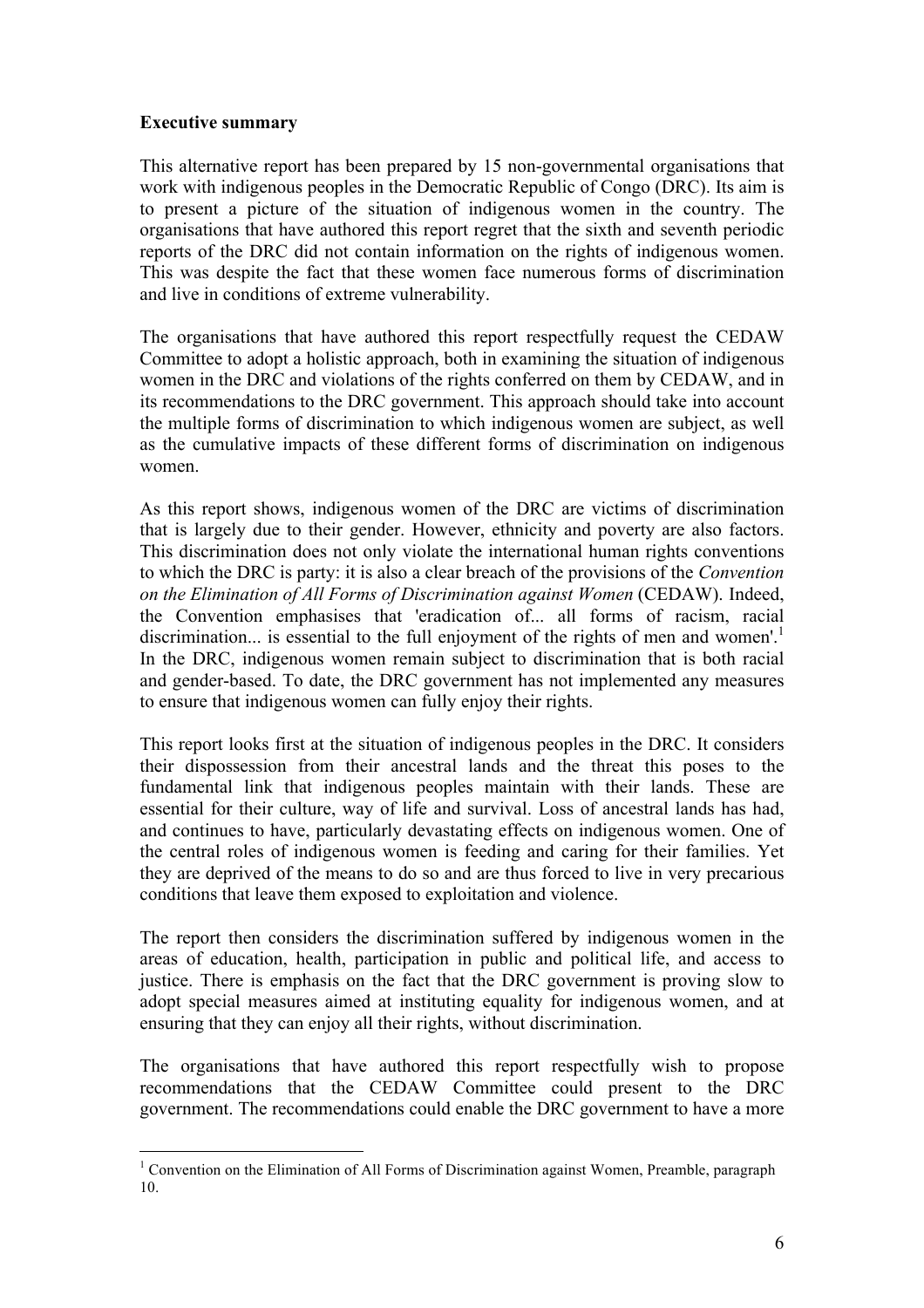comprehensive understanding of the rights of indigenous women when creating laws, policies and programmes for the benefit of those women.

#### **Recommendations**

- 1. The DRC government should ensure that particular attention is given to indigenous Pygmy women in the land and forest reforms under way, as well as the international initiatives to which it is committed, such as REDD+ and the FLEGT process. Those reforms and initiatives should guarantee indigenous Pygmy women their rights of access and control over their lands and natural resources. Such protection includes recognition of the collective right of indigenous peoples to maintain their cultural links with their lands, and to own and control their natural resources.
- 2. The DRC government should adopt specific legislative measures that recognise the land rights of indigenous peoples, as well as their right to free, prior and informed consent. The ongoing zoning process of Congolese forests should include a mechanism aimed at identifying the lands and territories of indigenous Pygmy peoples. The purpose should be to afford them recognition and protection, in accordance with the international conventions ratified by the DRC.
- 3. The DRC government should implement a mechanism aimed at providing reparations to indigenous men and women, as well as to indigenous peoples collectively, for the lands that have been taken from them without their consent. The mechanism should also ensure that the compensation awarded is fair and equitable, and that it does not contribute to exacerbating gender inequalities.
- 4. The DRC government should immediately adopt and implement special measures aimed at ensuring the socio-economic integration of indigenous women in the DRC, notably through the protection and implementation of their economic, social and cultural rights.
- 5. The DRC government should collect disaggregated data on the situation of indigenous women in the DRC and present the results in its next report to the **Committee**
- 6. The DRC government should pay particular attention to indigenous Pygmy girls when creating its education policies and programmes. It should also adopt special measures aimed at guaranteeing girls equal access to education at all levels, and at encouraging them to remain in the school system.
- 7. The DRC government should improve or build school infrastructures in the villages of indigenous Pygmy peoples.
- 8. The DRC government should adopt measures aimed at protecting indigenous Pygmy girls from sexual harassment and abuse in educational establishments.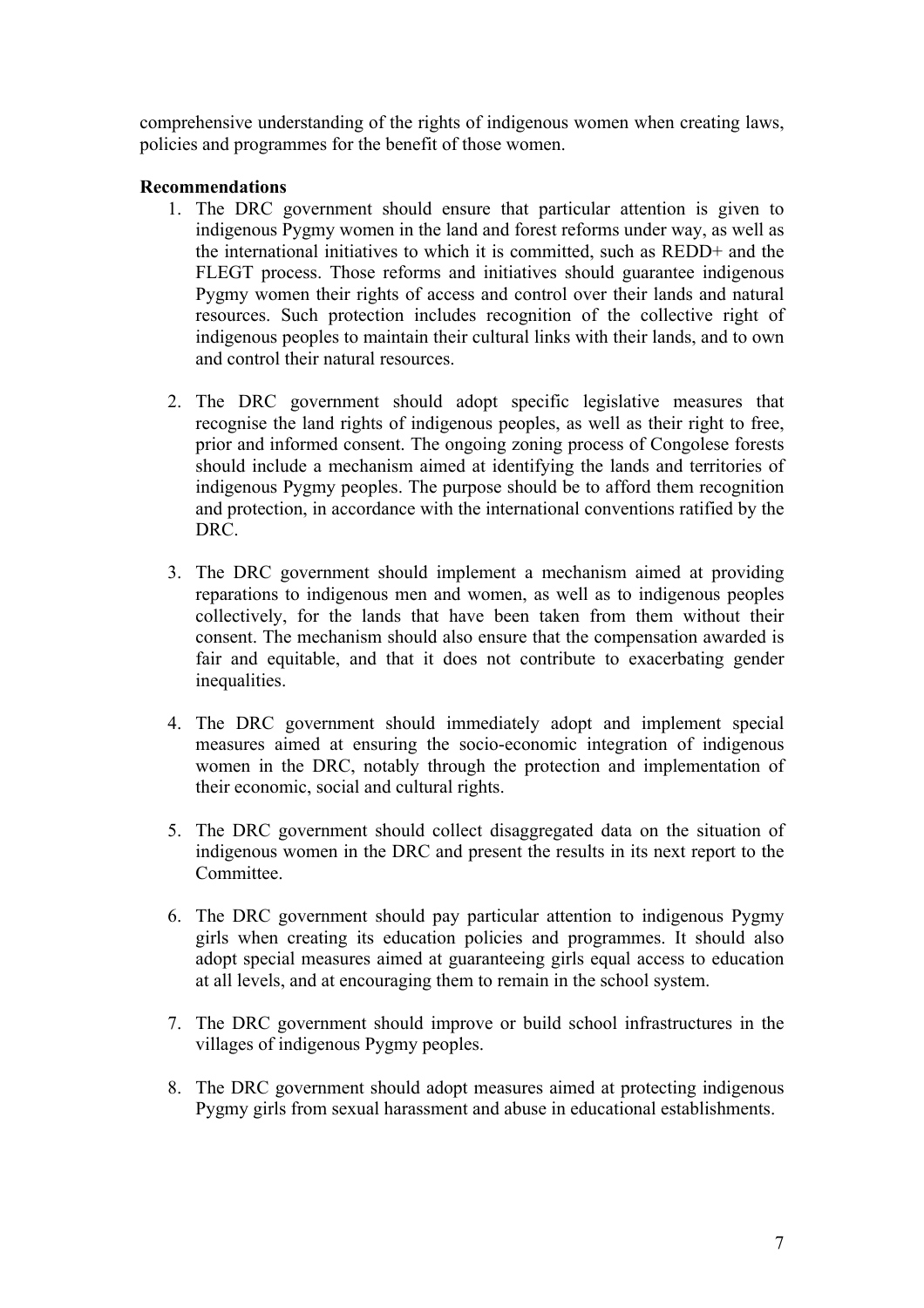- 9. The DRC government should launch an information campaign aimed at raising awareness among indigenous Pygmy parents and girls of the importance of education.
- 10. The DRC government should adopt measures aimed at improving literacy rates among indigenous Pygmy women. In particular, these measures should include allocating sufficient resources and implementing programmes aimed at promoting their literacy and their education.
- 11. The DRC government should supply disaggregated data in its next report on the situation of indigenous Pygmy girls and education.
- 12. The DRC government should guarantee the right of indigenous women to health. In particular, it should allow them unrestricted access to their traditional medicinal plants.
- 13. The DRC government should take all necessary measures to protect the right of indigenous women to reproductive health. In particular, it should ensure that they have access to appropriate antenatal health care, as well as care for sexually transmitted diseases.
- 14. The DRC government should implement an awareness-raising programme for the benefit of indigenous Pygmy women and peoples on the prevention of diseases such as HIV/Aids.
- 15. The DRC government should take all necessary measures to protect and implement the rights of indigenous women to participate in public and political life, as well as their right to be represented on public bodies. Such measures should include promoting indigenous women's leadership in political institutions, and awareness-raising among indigenous women regarding joining political parties. Furthermore, the Committee should stress the obligation of the DRC government to consult indigenous women and ensure their effective participation in decisions concerning their land rights. In addition, the Committee should stress the government's obligation to obtain the free, prior and informed consent of indigenous peoples in this respect.
- 16. The DRC government should implement policies and programmes aimed at facilitating access to justice for indigenous Pygmy women. These should include organising awareness-raising campaigns regarding human rights and the mechanisms and procedures for gaining access to justice.
- 17. The DRC government should adopt measures aimed at ensuring that complaints lodged by indigenous Pygmy women are followed up, and that judicial decisions delivered in their favour are implemented effectively.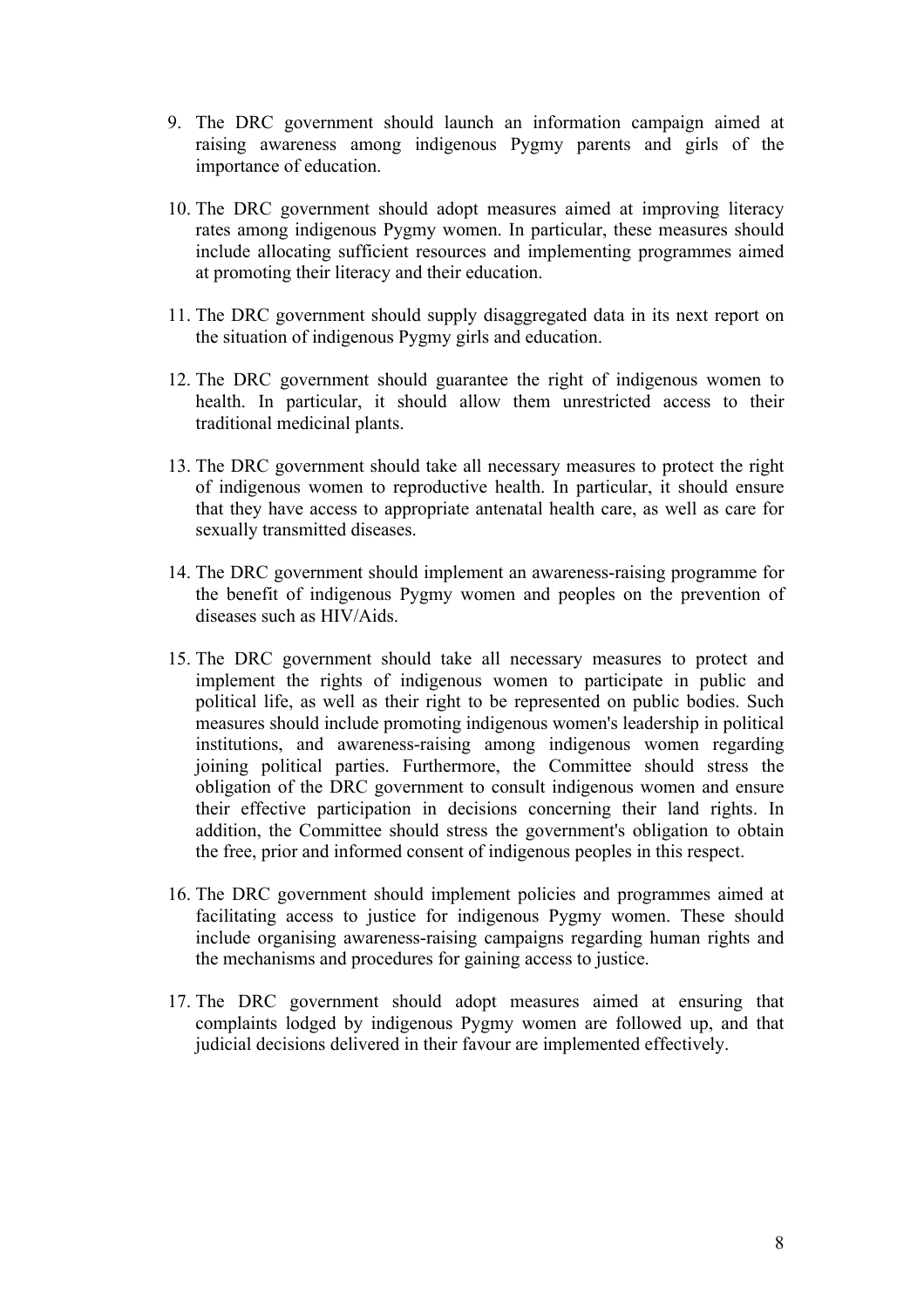#### **II. Introduction**

1. The rights of indigenous women are guaranteed by numerous international and regional legal instruments to which the Democratic Republic of Congo (DRC) is party. These include the *International Convention on the Elimination of All Forms of Discrimination against Women* (CEDAW), along with several other legal instruments that protect the rights of women and the rights of indigenous peoples.<sup>2</sup> Under the Congolese Constitution, as of ratification, international treaties and agreements duly signed take precedence over national laws.<sup>3</sup>

2. It is widely agreed that indigenous women face multiple forms of discrimination on account of the "nexus between gender, race, colour or ethnicity and other axes of subordination". <sup>4</sup> These multiple forms of discrimination combine and exacerbate each other, presenting serious barriers to indigenous women in terms of their capacity to enjoy their human rights in full equality. The intersection between the various forms of discrimination facing indigenous women has come to the attention of key actors of the United Nations system for some time. These include Radhika Coomaraswamy and Yakin Ertürk, Special Rapporteurs on violence against women, its causes and consequences.5 During the sixth session of the United Nations Permanent Forum on Indigenous Issues, Yakin Ertürk said that:

*Indigenous women stand at the intersection of gender and racial inequality; they are discriminated against because they are women and because they are members of an indigenous group. In this respect, indigenous women experience at least five layers of discrimination: on the basis of sex, ethnicity, poverty, often being rural and increasingly as migrants.*

*…*

*It has also become well known that since women are not [an] homogenous category, gender equality strategies designed in a vacuum do not work. Failure to recognize the intersectional nature of systems of* 

 $\frac{1}{2}$ <sup>2</sup>It should be noted that the DRC is party to the following human rights legal instruments: International Convention on the Elimination of All Forms of Racial Discrimination, International Covenant on Economic, Social and Cultural Rights, International Covenant on Civil and Political Rights, Convention on Biological Diversity, Convention Against Torture and Other Cruel, Inhuman or Degrading Treatment or Punishment, Convention on the Rights of the Child, African Charter on Human and Peoples' Rights, and the Protocol to the African Charter on Human and Peoples' Rights on the Rights of Women in Africa.

 $3$ Article 215 of the Constitution of 18 February 2006.

<sup>&</sup>lt;sup>4</sup>Review of Reports, Studies and Other Documentation for the Preparatory Committee and the World Conference, Note by the Secretary-General, World Conference against Racism, Racial Discrimination, Xenophobia and Related Intolerance A/CONF.189/PC3/5, 27 July 2001, paragraph 8.

 $<sup>5</sup>$  Integration of the Fundamental Rights of Women and the Gender-Specific Approach – Violence</sup> Against Women, Report of the Special Rapporteur on Violence Against Women, its Causes and Consequences, Ms. Radhika Coomaraswamy, on the trafficking of women, women's migration and violence against women, presented in accordance with Commission on Human Rights resolution 1997/44, 20 February 2000; 15 years of the United Nations Special Rapporteur on Violence Against Women (1994 – 2000) – A Critical Review, initiated and guided by Yakin Ertürk, United Nations, 2009.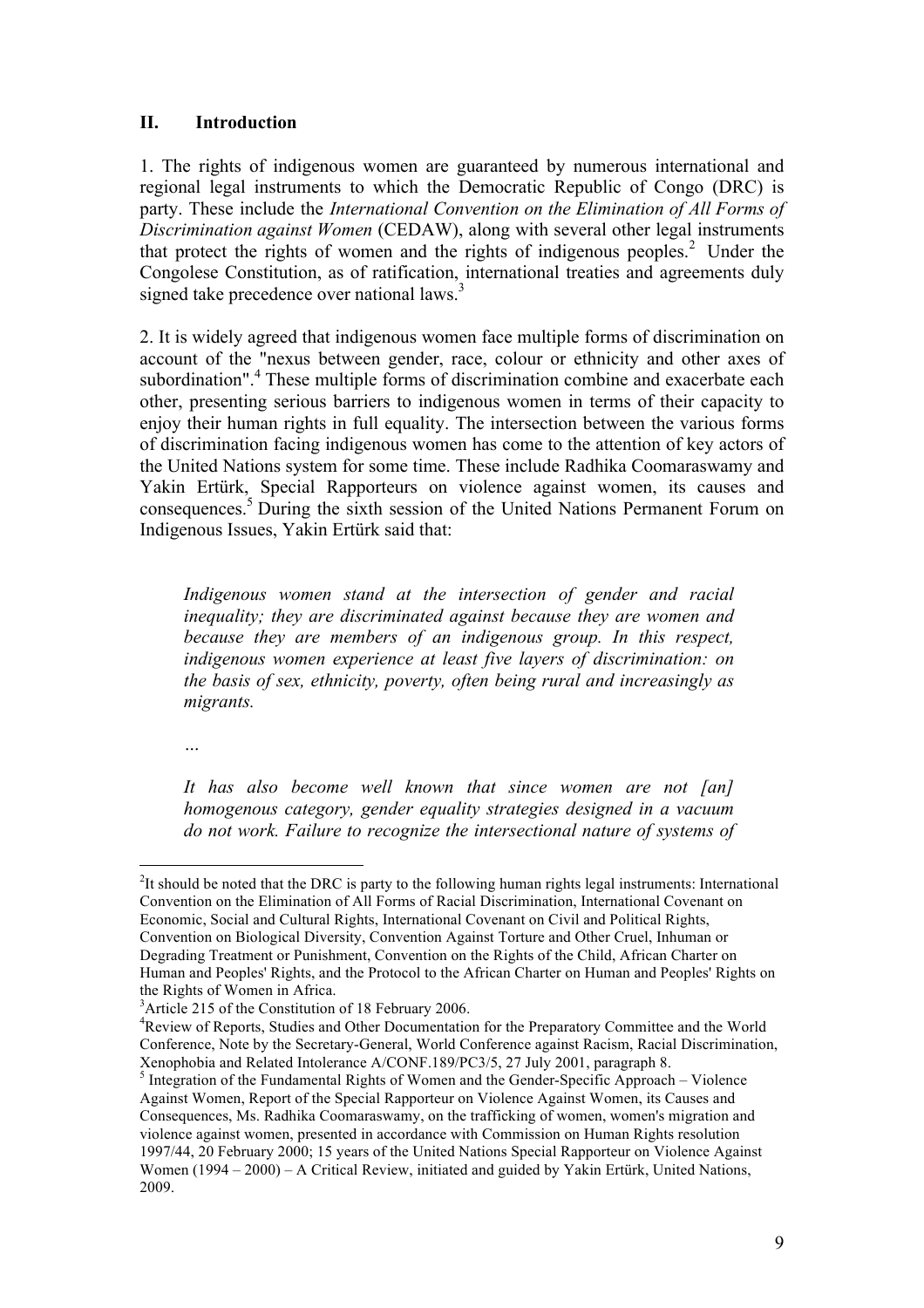*oppression and integrate a racial and gender perspective when analyzing indigenous women's status will ultimately result in further reinforcing their subordination to both patriarchy and racism. Therefore, in addressing the status of indigenous women, it is essential to identify racial elements of gender discrimination as well as the gendered elements of race discrimination.*<sup>6</sup>

3. The multiple forms of discrimination facing indigenous women have also been considered by numerous human rights bodies which have adopted relevant standards. These bodies have stressed the importance of examining the combined effects of discrimination, especially when based on gender, race or ethnicity. General Recommendation 25 of the Committee on the Elimination of Racial Discrimination, on gender-related dimensions of racial discrimination, specifies that:

*racial discrimination does not always affect women and men equally or in the same way. There are circumstances in which racial discrimination only or primarily affects women, or affects women in a different way, or to a different degree than men.*<sup>7</sup>

4. Furthermore, the Committee on Economic, Social and Cultural Rights has argued that:

*some individuals or groups of individuals face discrimination on more than one of the prohibited grounds, for example women belonging to an ethnic or religious minority. Such cumulative discrimination has a unique and specific impact on individuals and merits particular consideration and remedying*. 8

5. For several years, the CEDAW Committee has recognised that the multiple forms of discrimination suffered by indigenous women "limit their de facto enjoyment of their human rights and full participation in all spheres of life".<sup>9</sup> It has issued recommendations for States, calling on them to take specific, targeted measures aimed at accelerating the process of improving conditions for indigenous women in all areas of their lives; at ensuring that indigenous women have access to land, education and health services; and at guaranteeing their participation in decision making.<sup>10</sup>

<sup>&</sup>lt;sup>6</sup> Yakin Ertürk, Statement to the Sixth Session of the United Nations Permanent Forum on Indigenous Issues, 18 May 2007.

<sup>&</sup>lt;sup>7</sup> Committee on the Elimination of Racial Discrimination, General Recommendation No. 25, Gender related dimensions of racial discrimination, Fifty-sixth session, A/55/18, 2000, annex V.<br><sup>8</sup> Committee on Economic, Social and Cultural Rights, General Comment No. 20, Non-discrimination

in economic, social and cultural rights, Forty-second session, E/C.12/GC/20, 2009, paragraph 17. See also paragraph 27.

<sup>&</sup>lt;sup>9</sup> Committee on the Elimination of Discrimination against Women, Concluding Comments, Nicaragua CEDAW/C/NIC/CO/6, 2 February 2007, paragraph 31.<br><sup>10</sup> Among the recently adopted Concluding Observations of the CEDAW Committee on this point, see

especially Mexico, CEDAW/C/MEX/CO/7-8, 7 August 2012, paragraphs 34 and 35; New Zealand CEDAW/C/NZL/CO/7, 27 July 2012, paragraphs 35 and 36; Guyana CEDAW/C/GUY/CO/7-8, 27 July 2012, paragraphs 36 and 37; Republic of Congo CEDAW/C/COG/CO/6, 23 March 2012, paragraphs 41 and 42; Brazil CEDAW/C/BRA/CO/7, 23 March 2012, paragraphs 16, 17 and 23; Norway CEDAW/C/NOR/CO/8, 23 March 2012, paragraphs 31, 32, 35 and 36.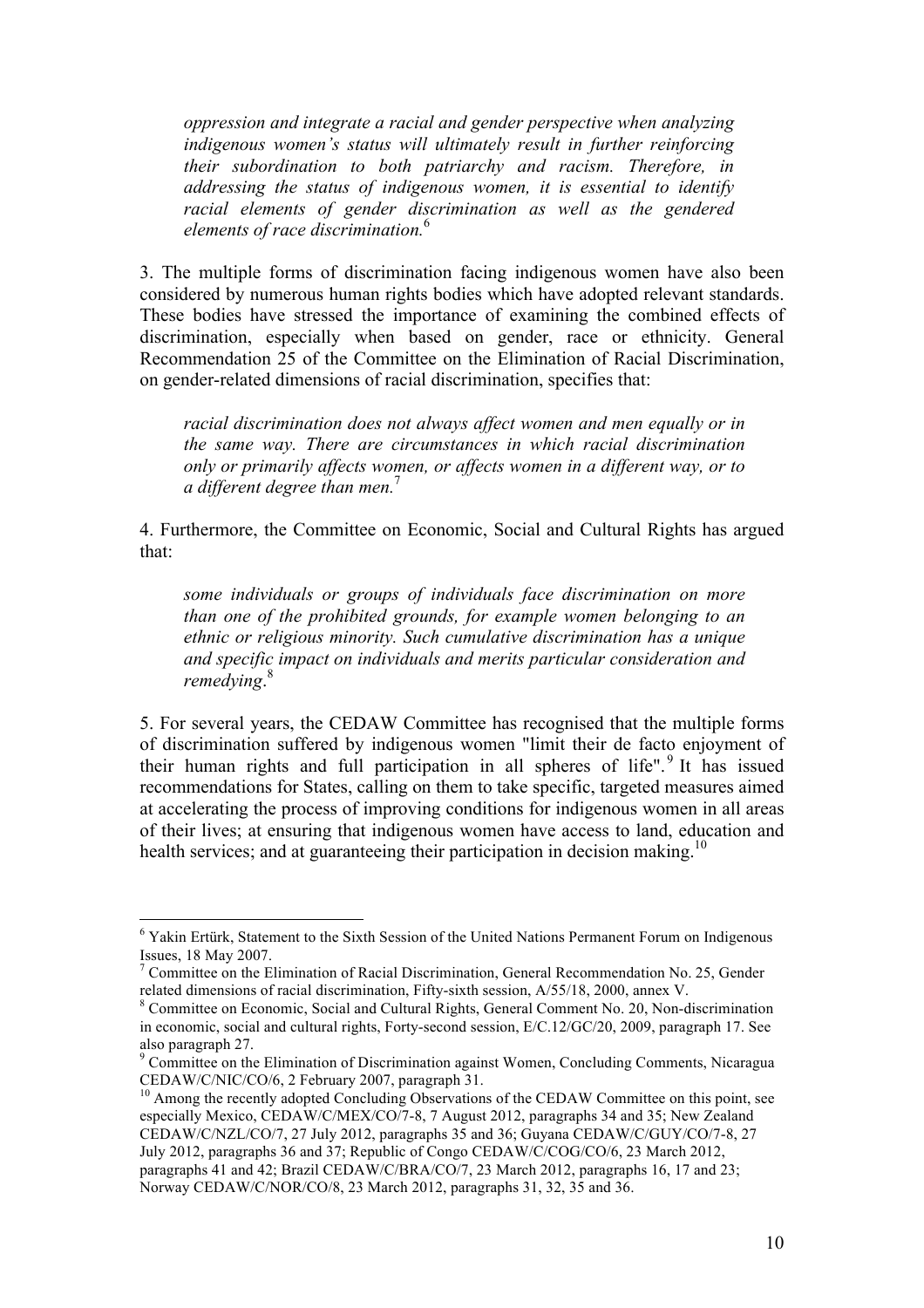6. Recently, the United Nations Special Rapporteur on violence against women, Rashida Manjoo, recommended that the United Nations system and its human rights mechanisms adopt a holistic approach. This would take into account the link between violence against women and the intersection of the multiple forms of discrimination that they face. $11$ 

7. A holistic approach such as this requires an interpretation of the CEDAW Convention in conjunction with the other legal instruments that protect the rights of indigenous peoples, including the United Nations Declaration on the Rights of Indigenous Peoples. The DRC voted in favour of adopting the latter in 2007. Article 44 of the Declaration specifies that: "All the rights and freedoms recognized herein are equally guaranteed to male and female indigenous individuals." The United Nations Special Rapporteur on violence against women stresses that this article "calls upon States to take measures to ensure that indigenous women and children enjoy full protection and guarantees against all forms of violence and discrimination".<sup>12</sup>

8. The author organisations of this report respectfully request that the CEDAW Committee advocate a similar holistic approach in its examination of the situation of indigenous Pygmy women in the Democratic Republic of Congo, and the violations of their rights. Such an approach, which takes account of the collective rights of indigenous peoples and the individual rights of indigenous women, would also be appropriate when the Committee issues its recommendations to the DRC government.

# **III. The indigenous "Pygmy" peoples in the DRC: a brief overview**

9. Originally, the indigenous Pygmy peoples were semi-nomadic hunter gatherers living in the high mountain forests in the Great Lakes region of central Africa.<sup>13</sup> It is widely accepted that these peoples were the first inhabitants of the region, and that they were joined later by farmers and livestock keepers. <sup>14</sup> In the DRC, the different groups of indigenous peoples generally known as "Pygmy" peoples<sup>15</sup> are: the Mbutis (the Basua, Efe and Asua) who are found in the East of the country, particularly in the Ituri region; the Twa who are found along the border with Rwanda and in the region of Lake Tumba in the province of Equateur; and the Cwa who live in the forests and

 $11$  Report of the Special Rapporteur on violence against women, its causes and consequences, Rashida Manjoo, A/HRC/17/26, 2 May 2011, paragraph 108.

<sup>&</sup>lt;sup>12</sup>15 years of the United Nations Special Rapporteur on Violence Against Women (1994 – 2009) – A Critical Review, initiated and guided by Yakin Ertürk, United Nations, 2009, p. 49.

<sup>&</sup>lt;sup>13</sup> Information on the indigenous peoples in Central Africa can be found in numerous publications, including: Lewis, J (2000) *Batwa Pygmies of the Great Lakes Region*, MRG, London; Woodburn, J (1997) Indigenous discrimination: the ideological basis for local discrimination against hunter-gatherer minorities in sub-Saharan Africa, in *Ethnic and Racial Studies*, Vol. 20, No. 2, pages 345 to 361; Jackson, D (2003) *Twa Women, Twa Rights in the Great Lakes Region of Africa*, MRG, London; Nelson, J. and Hossack, L (ed.) (2003) *Indigenous Peoples and Protected Areas in Africa: from Principles to Practice*, FPP, Moreton-in-Marsh; African Commission on Human and Peoples' Rights and International Work Group for Indigenous Affairs (2005) *Report of the African Commission's Working Group of Experts on Indigenous Populations/Communities*, hereafter "ACHPR WGIP Report  $(2005)$ ".<br><sup>14</sup> ACHPR WGIP Report (2005) *supra* note 13, pages 15 and 16.

<sup>&</sup>lt;sup>15</sup> The term "Pygmy" is controversial and some consider it derogatory. However, it is widely used in the DRC, including by indigenous peoples themselves. In this report, the author organisations use this term to refer collectively to hunter-gatherers and former hunter-gatherers where more specific names are not appropriate. There are no derogatory connotations.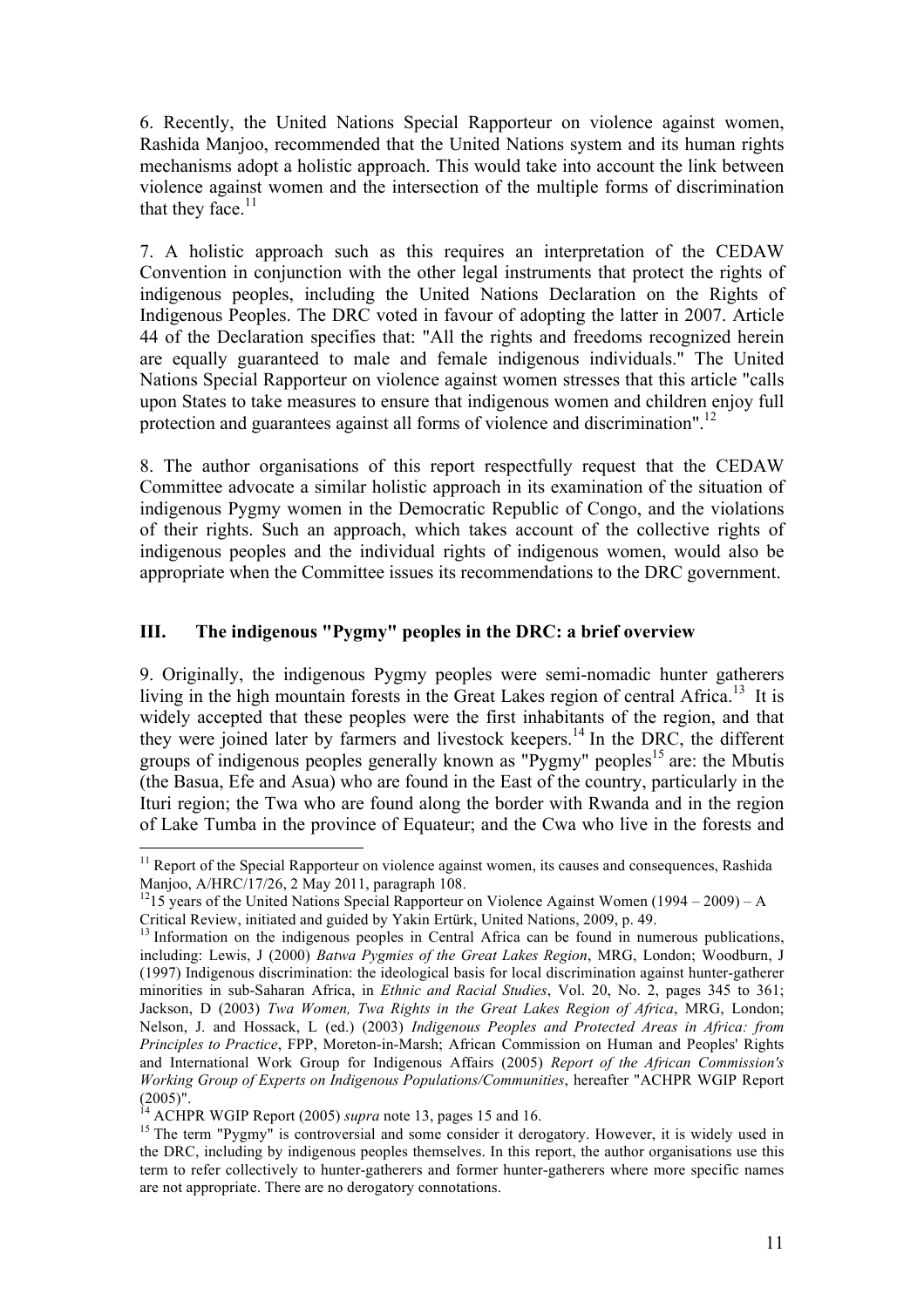savannahs around the Kasai lakes. Other groups are distributed within the forest region of the DRC, for example the Aka, along the north-west border with the Republic of Congo,  $^{16}$  and the Bambega in Oubangui, Equateur.

10. The total population of indigenous Pygmy peoples in the DRC is not known, and estimates vary between 250 000 and 350 000 individuals.17 However, recent studies have been conducted in order to develop a strategic framework for the preparation of a development programme for indigenous Pygmy peoples of the DRC. These studies show that the overall number of individuals appears to be some 600 000, around 1% of the total DRC population.<sup>18</sup>

11. Access to ancestral lands and security of land tenure are fundamental issues for indigenous Pygmy peoples. These peoples maintain close links with the forest on which they depend for their well-being, identity and survival. However, destruction of the forests by farmers and livestock keepers throughout the centuries has forced many of these peoples to abandon their forests and traditional hunter-gatherer way of life. Some have been able to develop new professional roles such as potters, dancers and entertainers. Nevertheless, the majority have become dependent on casual work or have had to resort to begging in order to survive.

12. The expulsion of indigenous Pygmy peoples from their ancestral lands in order to create national parks began during the colonial period with the 1925 Royal Decree that created the Virunga National Park. The process continued after independence with the creation of the Kahuzi-Biega National Park.<sup>19</sup> Between the 1960s and the beginning of the 1980s around 6000 Twa were forcibly removed from their ancestral lands, namely, the hills of Chatondo, Katasomwa, Munango, Kabona, Kakumbukumbu and Bukulula.<sup>20</sup> Today, these areas are part of the Kahuzi-Biega National Park, located between the territories of Kabare, Kalehe and Shabunda in the South Kivu province.<sup>21</sup> When it was created, the Kahuzi-Biega National Park had a surface area of 60 000 hectares. When it was extended in 1975, its surface area grew to  $600\,000$  hectares.<sup>22</sup> This extension robbed the indigenous Pygmy peoples of their lands.<sup>23</sup> They were not consulted, nor did they give their consent or receive fair and

<sup>&</sup>lt;sup>16</sup> CIFOR, The World Bank and CIRAD (2007) *Forests in post-conflict Democratic Republic of Congo*  $-$  *Analysis of a priority agenda,* p.10

*<sup>–</sup> Analysis of a priority agenda,* p.10 <sup>17</sup> For example, Lewis, J (2000) *supra* note 13; Luling V and Kenrick J (1998) *Forest Foragers of Tropical Africa. A Dossier on the Present Condition of the 'Pygmy' peoples*, Survival International, London.

<sup>&</sup>lt;sup>18</sup>World Bank, Strategic Framework for the Preparation of a Pygmy Development Program–

Democratic Republic of Congo, Report No. 51108-ZR, December 2009, p. 6.<br><sup>19</sup>The Khauzi-Biega National Park was created by Order No. 70-316 of 30 November 1970.<br><sup>20</sup> Barume, A K (2003) *En voie de disparition ? Les droits d* 

*du Parc national de Kahuzi-Biega, en République Démocratique du Congo*, p.17. 21ERND Institute (2009) *Les Autochtones pygmées à la quête de la justice en RDC : Cas du procès PA du Parc Kahuzi Biega contre ICCN et l'Etat Congolais*, Bukavu. <sup>22</sup> Busane, R (2006), *Gestion des aires protégées et conflictualité. Recherche sur l'impact de la* 

*domanialité publique sur les activités socioéconomiques des terroirs villageois du Sud Kivu*, Catholic University of Bukavu, page 10. See also Barume (2003) *supra* note 20, pages 70-71. The extension resulted from Order No. 75/238 of 22 July 1975, changing the boundaries of the Khauzi-Biega National Park.

 $^{23}$ The events that followed the expulsion of the indigenous Pygmy peoples from their traditional lands in order to create the Khauzi-Biega National Park in South Kivu led to 66 indigenous Pygmy claimants going to court in order to obtain compensation for all the hardships suffered. This case (*RC 4058*) saw indigenous claimants opposing the Democratic Republic of Congo and the *l'Institut congolais pour la*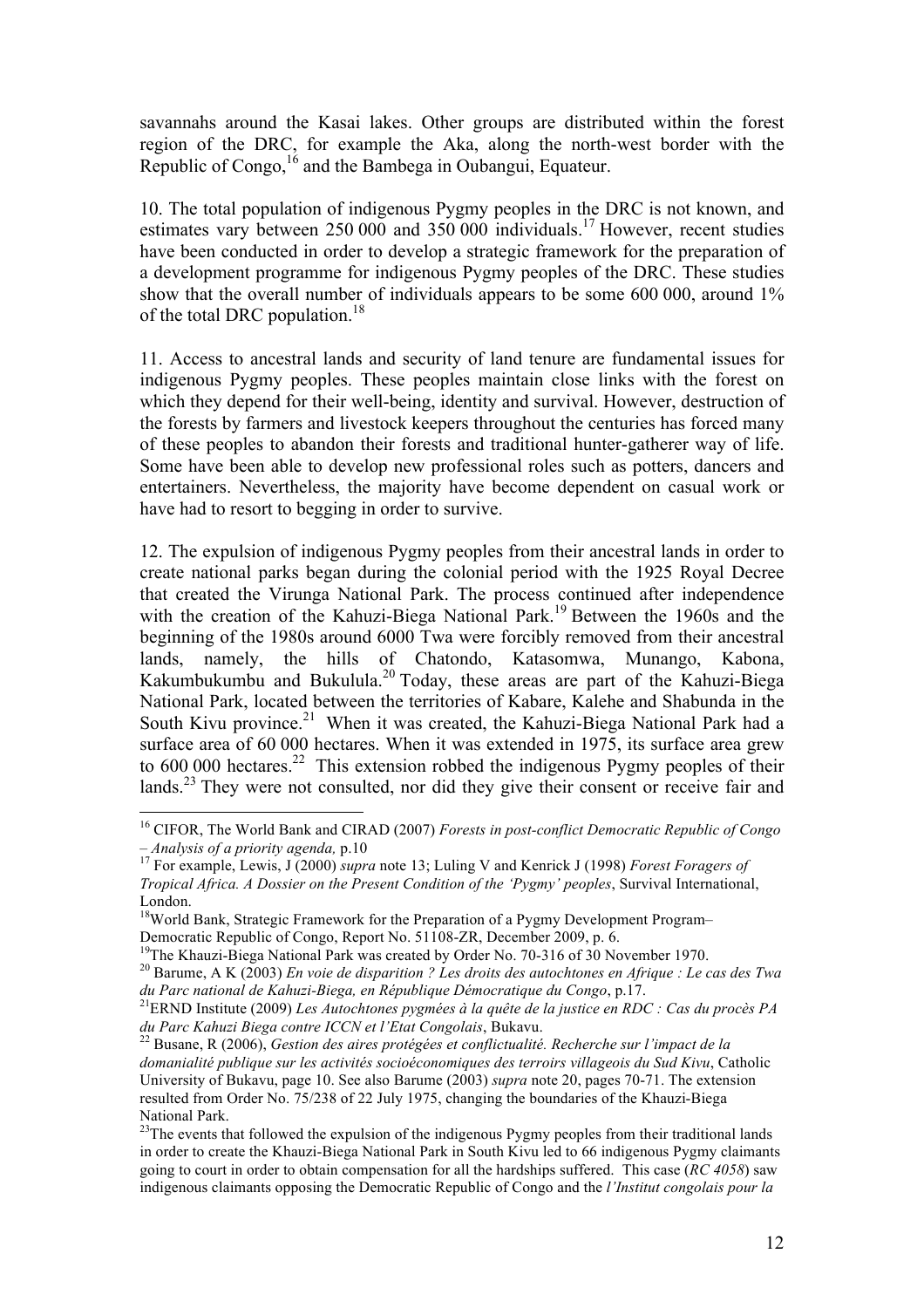equitable compensation. This was in violation of international law and the provisions of Congolese law on expropriation for public purposes.<sup>24</sup>

13. Lands of indigenous Pygmy peoples have also been seized for the implementation of mining industry projects. This is frequently in violation of national laws pertaining to consultation, and to international law on the rights of indigenous peoples to free, prior and informed consent. <sup>25</sup> For example, mining concessions have been established on, and next to, ancestral lands of indigenous peoples without their consultation or prior consent. These include the BBC concession and the concession to l'Industrie de Transformation du Bois (ITB) in the territories of Ingende and Bikoro in the province of Equateur. In their activities, the operators of these concessions do not take into account the rights of indigenous peoples over the concessions. Indigenous peoples do not benefit in any way from the exploitation of their lands.<sup>26</sup> Furthermore, despite the conversion of the titles of the company SODEFOR in the Maindombe district of the Bandundu province, $^{27}$  the indigenous Pygmy peoples of the Inongo, Kiri and Oshwe territories are still victims of the unlawful exploitation of their forests.<sup>28</sup>

14. Removal of their ancestral lands has forced indigenous peoples to abandon their traditional way of life and their culture. They now live in conditions of extreme poverty and insecurity:

 $\overline{a}$ 

*conservation de la nature* (ICCN), [Congolese Institute for the Conservation of Nature]. It was originally rejected by the *Tribunal de grande instance* (regional court) of Uvira. It is now being studied by the *Cour d'appel* (appeal court) of Bukavu (*RCA 4570*).<br><sup>24</sup> Law 77-001 of 22 February 1977 on expropriation for public purposes.<br><sup>25</sup> The right to free, prior and informed consent (FPIC) protects indigenous peoples

livelihood, culture, and sense of people by recognising their right to give or withhold consent to projects and measures that may affect the lands they traditionally own, occupy, or otherwise use. FPIC is a process that requires informed, non-coercive consultations, discussions, negotiations, and meetings and that allows indigenous peoples to reach consensus and to make decisions according to their customary systems of decision-making. It is protected by the UN Declaration on the Rights of Indigenous Peoples and the Convention concerning Indigenous and Tribal Peoples in Independent Countries (ILO C169) and has been recognised by the treaty bodies responsible for their interpretation as being protected by the International Covenant on Civil and Political Rights, the International Covenant on Economic, Social and Cultural Rights, and the International Convention on the Elimination of all Forms of Racial Discrimination.

<sup>26</sup> ERND (June 2012) *Rapport de documentation, d'analyses approfondies et d'orientation des cas dans la province de l'Équateur.*

 $2^{27}$  In 2005, the Ministry of the Environment, Conservation of Nature and Tourism of the DRC embarked on a process of converting ancient forest land titles into forest concession contracts. This process ended in 2009. Of the 156 forest land titles subjected to the conversion process, only 65 were converted while 91 were rejected. It should also be said that, in 2002, the DRC government declared a moratorium suspending the granting of industrial forest concessions. The moratorium was extended in 2005 and 2008 and remains in force. Despite the moratorium, forest concessions have still been granted. See especially: REM (April 2012) *Note de briefing – Délai de conversion des anciens titres forestiers en contrats de concession forestière: Impact sur le contrôle forestier*, p. 7. Some operators have avoided the moratorium by obtaining licences for artisanal timber cutting. Many people fear that lifting the moratorium would have serious consequences for local communities and indigenous peoples whose lands would be further subject to industrial pressures.

<sup>28</sup> See, among others: Rigot V (June 2011) *Forêts congolaises - Quand l'exploitation industrielle entretient des conflits sociaux*, Point Sud – Les études du CNDC 11.11.11; Greenpeace (May 2011) *Crisis for FSC in the Congo Basin?*; Greenpeace (July 2010) *Forest Reform in the Democratic Republic of Congo: Leaving People Out*.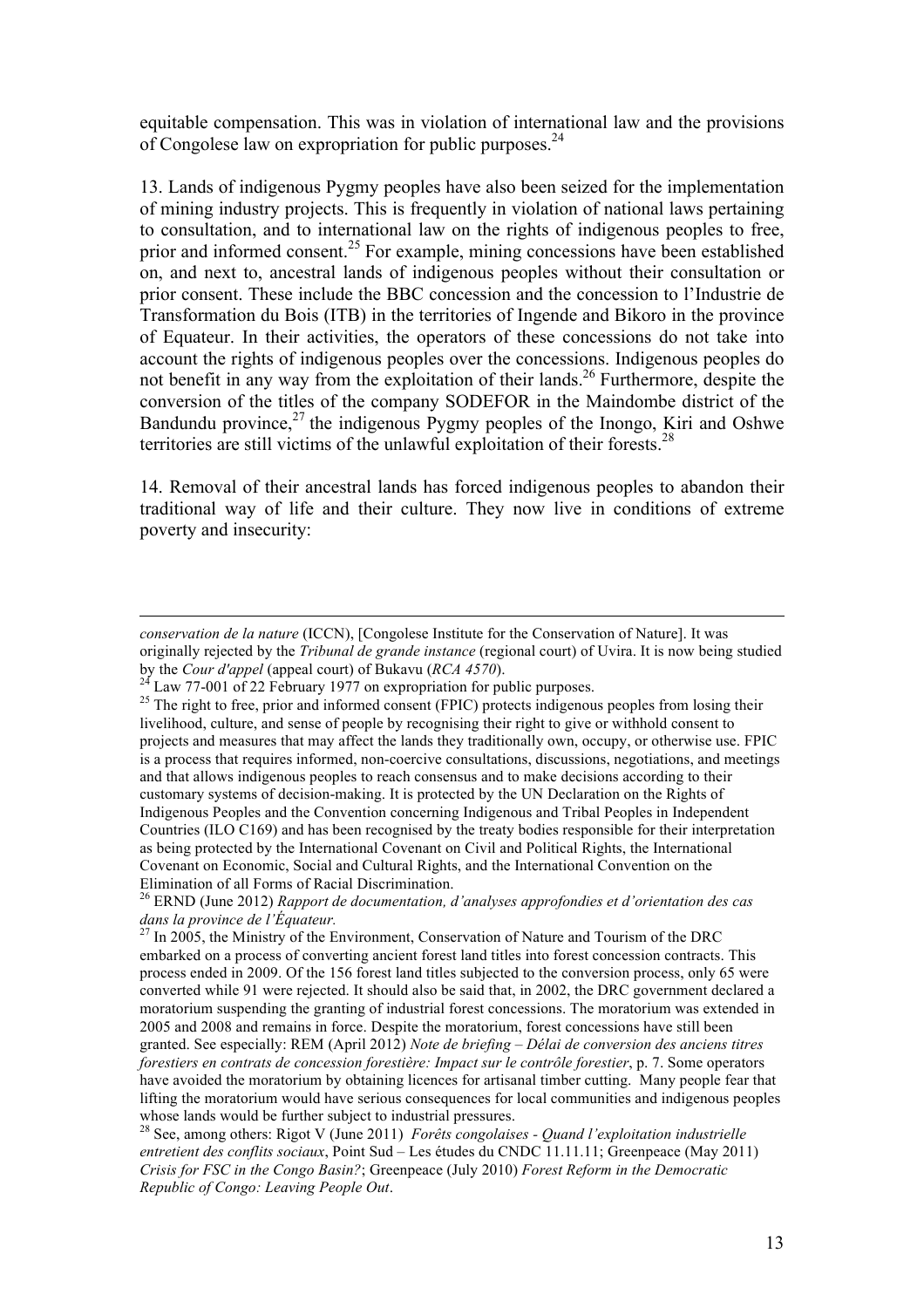*All socio-economic indicators are much worse than for their Bantu neighbors. Pygmies in DRC can best be described as poor, vulnerable and marginalized. 29*

15. The indigenous Pygmy peoples of the DRC are subjected to systematic discrimination.<sup>30</sup> This discrimination is even worse in the case of indigenous women:

*In this locality* [Iboko, Bikoro territory] *of 80 000 dwellers, women of the Pygmy community are regarded as sub-humans by the Bantu, with whom they share the land. A Bantu man will not buy or eat* [food] *from a Pygmy woman; or a Bantu will not marry a Pygmy, just as a Bantu woman will usually avoid fetching water at the same source as a Pygmy. Sexual violence committed against Pygmy women is almost never reported.* <sup>31</sup>

16. The DRC government has given its assurance that local communities will play an active role in the forest sector reforms. Recently, it even declared that it was going to respect the principle of free, prior and informed consent.<sup>32</sup> Nevertheless, to date, there is still no safeguard for the right of indigenous peoples to their lands. That right continues to be violated. The Constitution of the DRC, the land law of 1973 and the Forest Code of 2002 make no reference to indigenous Pygmy peoples or their rights. Furthermore, initiatives underway concerning land and forest governance and reforms fail to take into account the points of view of indigenous peoples, or to ensure that they are able to play an active role in those initiatives. As such, the zoning process in Congolese forests, currently underway in the DRC, does not include any mechanism enabling identification and protection of forests and lands belonging to indigenous peoples. The multilateral REDD+ initiative (Reducing Emissions from Deforestation and Forest Degradation) is a funding mechanism for environmental projects aimed at reducing climate changes and conserving forests. The European Union action plan FLEGT (Forest Law Enforcement Governance and Trade) aims to end the illegal exploitation of forests and to improve management and governance of forests in timber-exporting countries. Both initiatives represent processes to which the DRC is committed. Such processes could have negative consequences for indigenous peoples if the DRC government continues to deny them their land rights.

17. The situation of indigenous peoples is worrying, especially that of indigenous women. They have suffered, and continue to suffer, multiple forms of discrimination and serious violations of their human rights. $33$  It is telling and deeply worrying that the DRC government's periodic report makes no mention of the indigenous Pygmy women and peoples of the DRC, even though they represent one of the most

<sup>&</sup>lt;sup>29</sup> World Bank (2009) *supra* note 18, p. 5.<br><sup>30</sup> ACHPR and IWGIA (2009) *Report of the African Commission's Working Group on Indigenous Populations/Communities – Research and Information Visit to the Democratic Republic of Congo*, 9- 25 August 2009, p. 24.

<sup>&</sup>lt;sup>31</sup>Lokoleyacongo, *A Milestone for Pygmy People*, 7 April 2011, quoting the words of a journalist from MONUSCO. Available at: http://lokoleyacongo.wordpress.com/category/congo-rainforest/pygmy-orbatswa-people-of-congo/.<br><sup>32</sup>Opening speech of the Minister of the Environment, Conservation of Nature and Tourism, press

conference, Kinshasa, 24 May 2012. Available at:

http://www.forestpeoples.org/sites/fpp/files/news/2012/07/Secretary%20General%27s%20Speech%20- <sup>9</sup>/<sub>0</sub>20French.pdf. <sup>33</sup>ACHPR and IWGIA (2009) *supra* note 30, p. 25.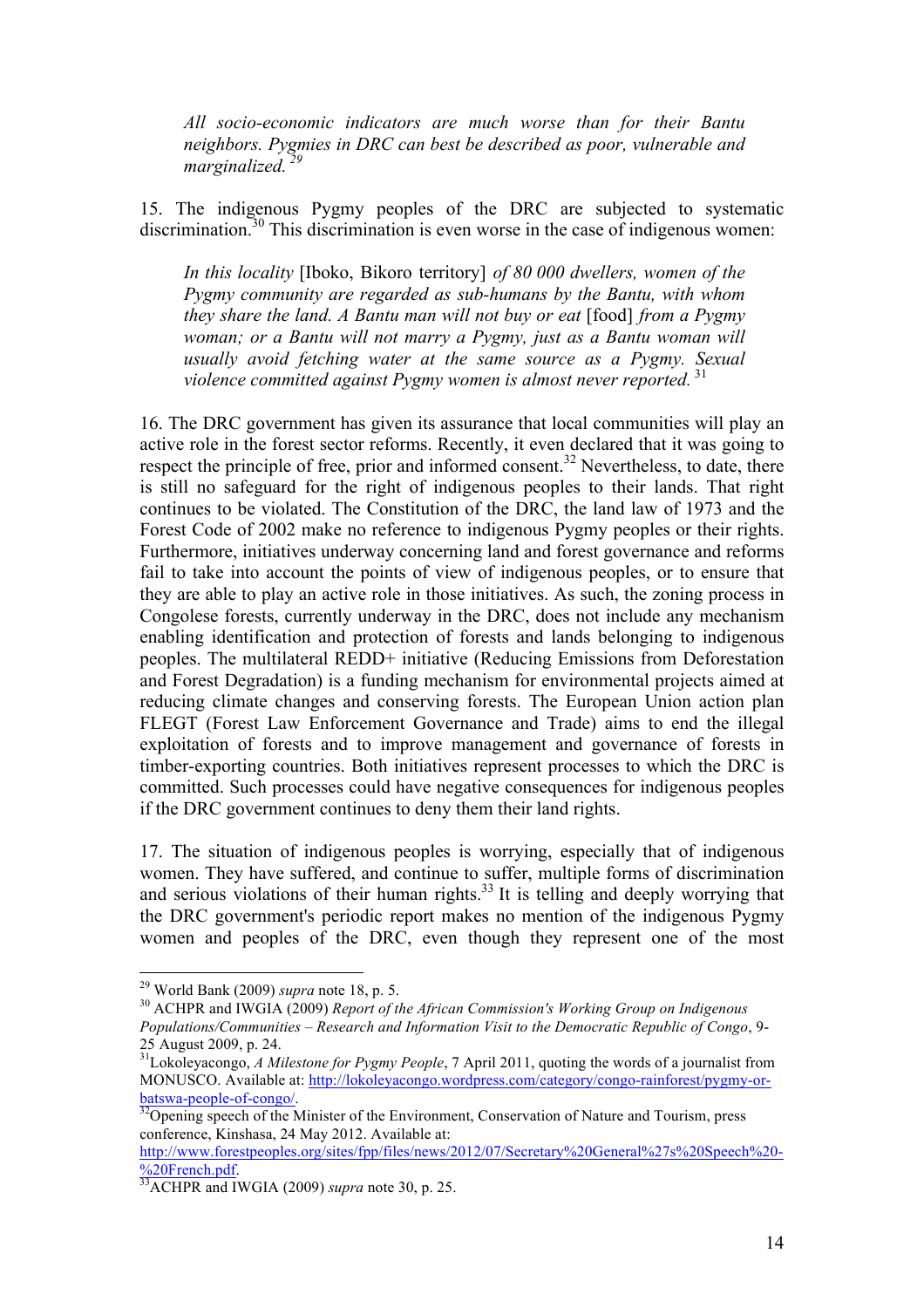marginalised social groups of the country. The Human Rights Committee, the Committee on Economic, Social and Cultural Rights, the Committee on the Elimination of Racial Discrimination and the African Commission on Human and Peoples' Rights have all expressed their concern regarding the situation of indigenous peoples in the DRC. They have emphasised the need to adopt measures to protect the rights of indigenous peoples, including their right to land.<sup>34</sup>

## **IV. Indigenous women's rights in international and national law**

## **1. Land insecurity increases the marginalisation of indigenous women (Article 14, CEDAW)**

1.1 The right of indigenous Pygmy women to land is closely linked to the right of indigenous peoples to their ancestral lands.

18. The close relationship that indigenous peoples have with their lands, territories and natural resources is clearly recognised in international law. This relationship is at once spiritual, cultural, social, economic and political. It is intrinsic to their existence and their survival, as well as to their very sense of identity as indigenous peoples. Numerous legal instruments afford unequivocal protection to the land rights of indigenous peoples. These include the United Nations Declaration on the Rights of Indigenous Peoples which recognises the right of indigenous peoples to own, use, develop and control the lands, territories and resources that they possess by reason of traditional ownership or other traditional occupation or use, as well as those which they have otherwise acquired.35 The Committee on Economic, Social and Cultural Rights has, on many occasions, acknowledged the fundamental link that exists between protection and preservation: protecting the rights of indigenous peoples to own, develop, control and use their lands, resources and communal territories is a critical aspect of preserving their way of life, their means of subsistence and, crucially, their cultural identity. On this question, it has made numerous appeals to States to:

*take measures to recognize and protect the rights of indigenous peoples to own, develop, control and use their communal lands, territories and resources, and, where they have been otherwise inhabited or used without their free and informed consent, take steps to return these lands and territories.* <sup>36</sup>

<sup>&</sup>lt;sup>34</sup>Human Rights Committee, Concluding Observations, Democratic Republic of Congo, CCPR/C/COD/CO/3, 26 April 2006, paragraph 26; Committee on Economic, Social and Cultural Rights, Concluding Observations, Democratic Republic of Congo, E/C.12/COD/CO/4, 16 December 2009, paragraphs 14, 15, 17 and 36; Committee on the Elimination of Racial Discrimination, Concluding Observations, Democratic Republic of Congo, CERD/C/COD/CO/15, 17 August 2007, paragraphs 14, 18 and 22; African Commission on Human and Peoples' Rights, Concluding Observations, Democratic Republic of Congo, 48th Ordinary Session, November 2009; African Commission on Human and Peoples' Rights, Concluding Observations, Democratic Republic of Congo,  $34<sup>th</sup>$  Ordinary Session, November 2003. See also: ACHPR and IWGIA (2009) *supra* note 30. <sup>35</sup>United Nations Declaration on the Rights of Indigenous Peoples, article 26.

<sup>&</sup>lt;sup>36</sup>Committee on Economic, Social and Cultural Rights, General Comment No. 21, Right of everyone to take part in cultural life, Forty-third Session, E/C.12/GC/21, 2009, paragraph 36. Among the recent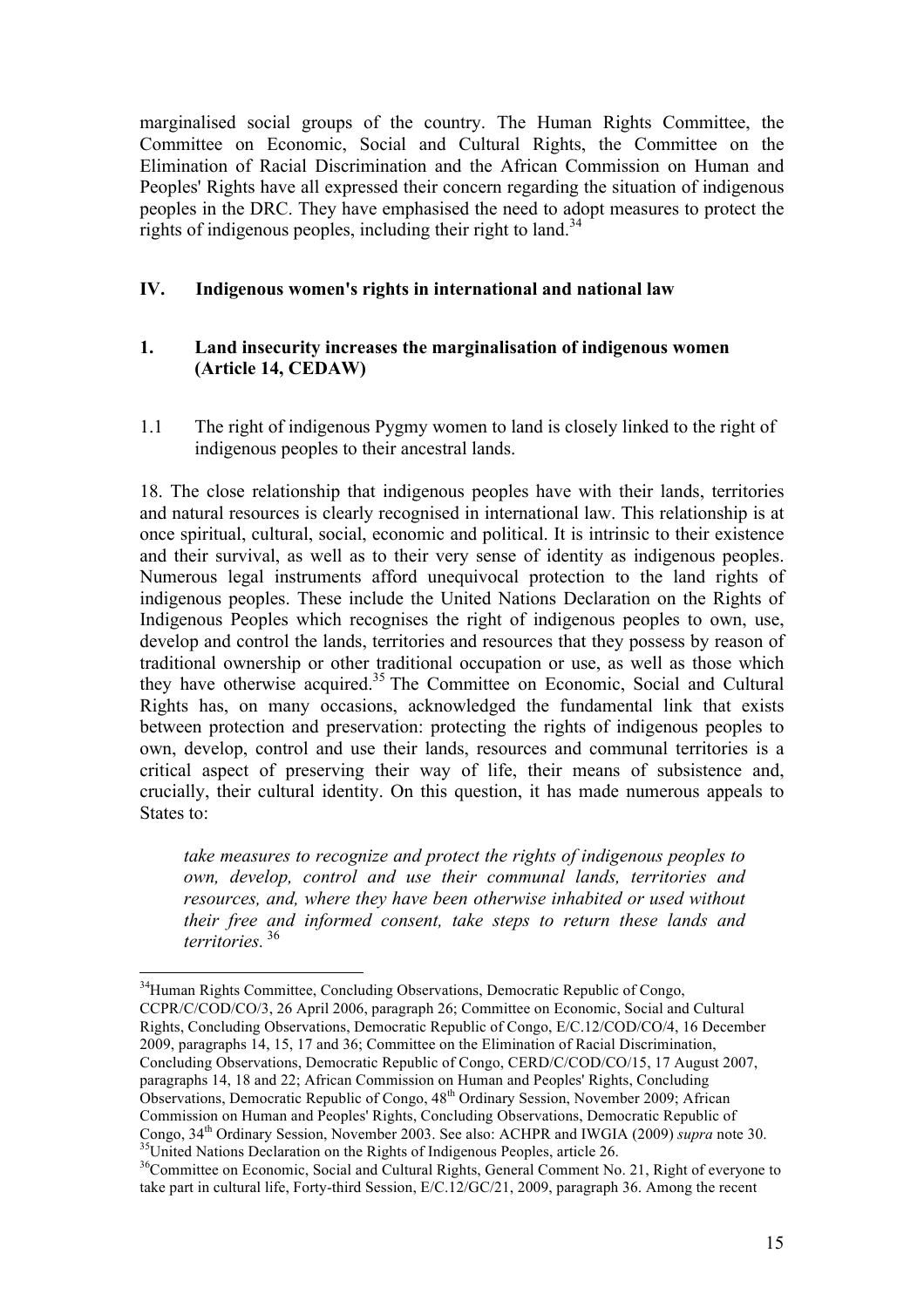19. Similarly, the Human Rights Committee has observed that "culture manifests itself in many forms, including a particular way of life associated with the use of land resources, especially in the case of indigenous peoples". It stipulates that the enjoyment of these rights may require States to adopt positive legal measures of protection.<sup>37</sup>

20. Furthermore, the Committee on the Elimination of Racial Discrimination has stressed the importance of indigenous peoples' ancestral lands and territories for their survival.<sup>38</sup> The "encroachment on the lands of minority communities" could, as such, justify the deployment of its early warning and urgent procedures.<sup>39</sup>

21. The CEDAW Committee has also acknowledged the importance of having access to land for women. The Committee has emphasised that such access would facilitate their economic empowerment.<sup>40</sup>

22. Indigenous peoples have faced, and continue to face, dispossession from their ancestral lands and territories. As indigenous men and women have different, but complementary, roles and relationships with regard to ancestral lands, this experience of dispossession has inevitably had different consequences for them. Indigenous women have vital roles in areas such as gathering food and medicinal plants with which to feed and care for their families; looking after their homes; making household items such as baskets; fishing, hunting and selling wild forest products. They also have a key role in preserving their vast knowledge of the ecosystems around them, and in the transmission of traditional wisdom and knowledge linked to indigenous technologies. These roles have been severely compromised. Women remain responsible for the well-being of their families. However, they are often deprived of the means for doing so and, as such, are forced to live in conditions of extreme

 $\overline{a}$ 

concluding observations of the Committee calling on States to adopt measures aimed at safeguarding the land rights of indigenous peoples, see especially: Tanzania E/C.12/TZA/CO/1-3, 13 December 2012, paragraphs 22 and 29; New Zealand E/C.12/NZL/CO/3, 31 May 2012, paragraph 11; Cameroon, E/C.12/CMR/CO/2-3, 23 January 2012, paragraphs 24 and 33; Argentina, E/C.12/ARG/CO/3, 14 December 2011, paragraphs 8, 9 and 25; Russia E/C.12/RUS/CO/5, 11 June 2011, paragraphs 7 and

<sup>34.&</sup>lt;br><sup>37</sup> Human Rights Committee, General Comment No. 23, The Rights of Minorities, Fiftieth session, CCPR/C/21/Rev.1/Add.5, 1994, paragraph 7. Among the recent Concluding Observations of the Human Rights Committee requesting that States adopt protection measures for indigenous peoples, see, among others, Guatemala CCPR/C/GTM/CO/3, 19 April 2012, paragraphs 8, 10 and 27; Kenya CCPR/C/KEN/CO/3, 31 August 2012, paragraph 24; Togo CCPR/C/TGO/CO/4, 18 April 2011, paragraph 21.

 $38$  Committee on the Elimination of Racial Discrimination, General Recommendation No. 23, Indigenous Peoples, Fifty-first session, A/52/18, annex V, 1997. See also, among others, the following recent concluding observations of the Committee on the Elimination of Racial Discrimination: Finland CERD/C/FIN/CO/20-22, 31 August 2012, paragraphs 11 and 13; Fiji CERD/C/FJI/CO/18-20, 31 August 2012, paragraph 14; Mexico CERD/C/MEX/Q/16-17, 4 April 2012, paragraph 17; Vietnam CERD/C/VNM/CO/10-14, 9 March 2012, paragraph 15; Laos CERD/C/LAO/CO/16-18, 9 March 2012, paragraphs 16 to 18; Canada CERD/C/CAN/CO/19-20, 9 March 2012, paragraph 20.<br><sup>39</sup>Prevention of racial discrimination, early warning and urgent procedures: working document adopted

by the Committee on the Elimination of Racial Discrimination, UN Doc. A/48/18, Annex III, paragraph 9.

 $^{40}$ See the CEDAW Committee Concluding Observations for Guatemala CEDAW/C/GUA/CO/7, 10 February 2009, paragraphs 33, 34 and 42; Bolivia CEDAW/C/BOL/CO/4, 8 April 2008, paragraphs 11 and 13; Suriname CEDAW/C/SUR/CO/3, 2 February 2007, paragraph 32.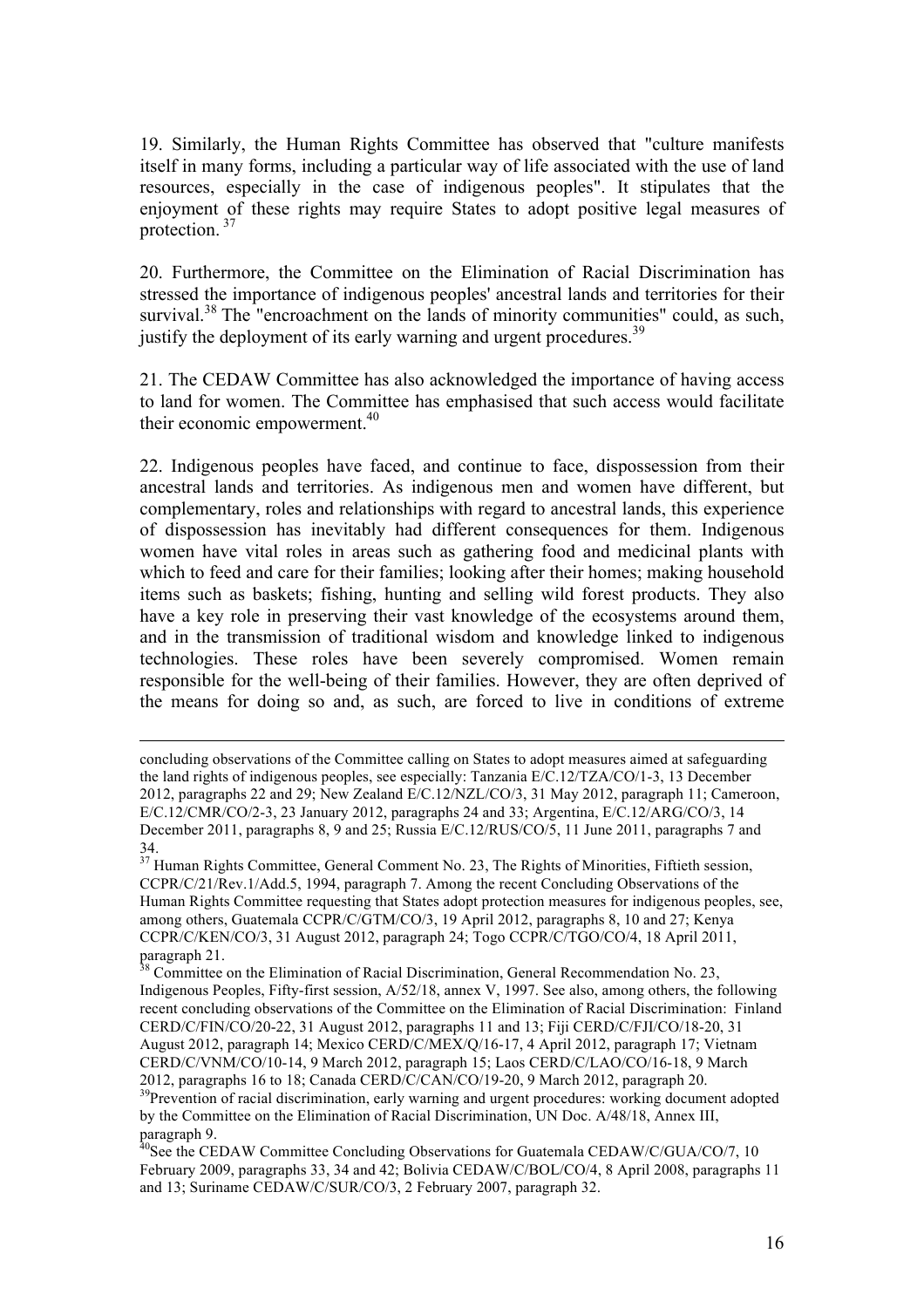vulnerability. This exposes them to exploitation, begging, prostitution  $41$  and violence.<sup>42</sup>

23. It is vital to take into account the legal framework applicable to indigenous peoples when considering violations of indigenous women's rights. This is necessary for a clear understanding of the nature and consequences of such violations, as well as the cumulative effects of the racial and gender-based discrimination that they suffer. It would represent significant progress for indigenous women if the CEDAW Committee issued a recommendation concerning the experience of indigenous women with regard to their access to land, which is different from that of non-indigenous women. As such, consideration of indigenous women's right to land must necessarily take into account the legal framework applicable to indigenous peoples, including gender-related elements. This would not only allow greater understanding of the obstacles facing indigenous women, but would also facilitate the creation of measures to be adopted in order to guarantee better protection of their rights.

#### 1.2 The right of indigenous Pygmy peoples to collective ownership is not respected in Congolese law.

24. Collective ownership of land is fundamental to indigenous peoples in the DRC.<sup>43</sup> However, they have been, and continue to be, dispossessed of their ancestral lands, territories and resources to such an extent that their very survival as populations is under threat.<sup>44</sup> While the Congolese Constitution recognises the right to collective ownership, in reality collective ownership by indigenous peoples of the DRC is neither recognised nor respected.<sup>45</sup> Indeed, the land law of  $1973$  states that the land and subsurface belong to the State.<sup>46</sup> Similarly, the Forest Code of 2002 stipulates that the State is the sole owner of all forests and forest resources. <sup>47</sup> However, while the land law of 1973 does mention lands occupied by local communities (meaning the lands which such communities live on, work, or exploit individually or collectively according to local custom and usage),  $48$ the exercise of legitimately acquired rights to the enjoyment of these lands remains governed by an Order of the President of the Republic.49 Forty years after the entry into force of the land law, that order has not yet been adopted. The situation is the same with regard to the Forest Code. It provides for the granting of forest concessions to local communities. However, it makes the mechanisms for awarding such concessions dependent on the adoption of a decree by

 <sup>41</sup>Warrilow F (2008) *The Right to Learn: Batwa Education in the Great Lakes Region of Africa*, MRG, London, page 17. 42During field studies conducted by the *Cercle pour la défense de l'environnement* (CEDEN) in July

<sup>2012</sup> in the villages of Kwete (Equateur) and Loile (Bandundu), several indigenous women stated that the expropriation of their ancestral lands had left them with no choice but to live from begging and to depend on their Bantu neighbours for their own, and their families', survival. Their situation of poverty and dependence makes them extremely vulnerable to exploitation, prostitution and violence.<br><sup>43</sup> ACHPR WGIP Report (2005) *supra* note 13, p. 21.

<sup>&</sup>lt;sup>44</sup>ACHPR and IWGIA (2009) *supra* note 30, p. 26.<br><sup>45</sup> Article 34 of the Constitution of 18 February 2006.<br><sup>46</sup>Article 53 of Law No. 73/021 of 20 July 1973 amended by Law No. 80.008 of 18 July 1980 on property law, land and real estate law and the law on securities.<br><sup>47</sup> Article 7 of the Forest Code of 2002.<br><sup>48</sup>Land Law 1973, article 388.

<sup>49</sup>Land Law 1973, article 389.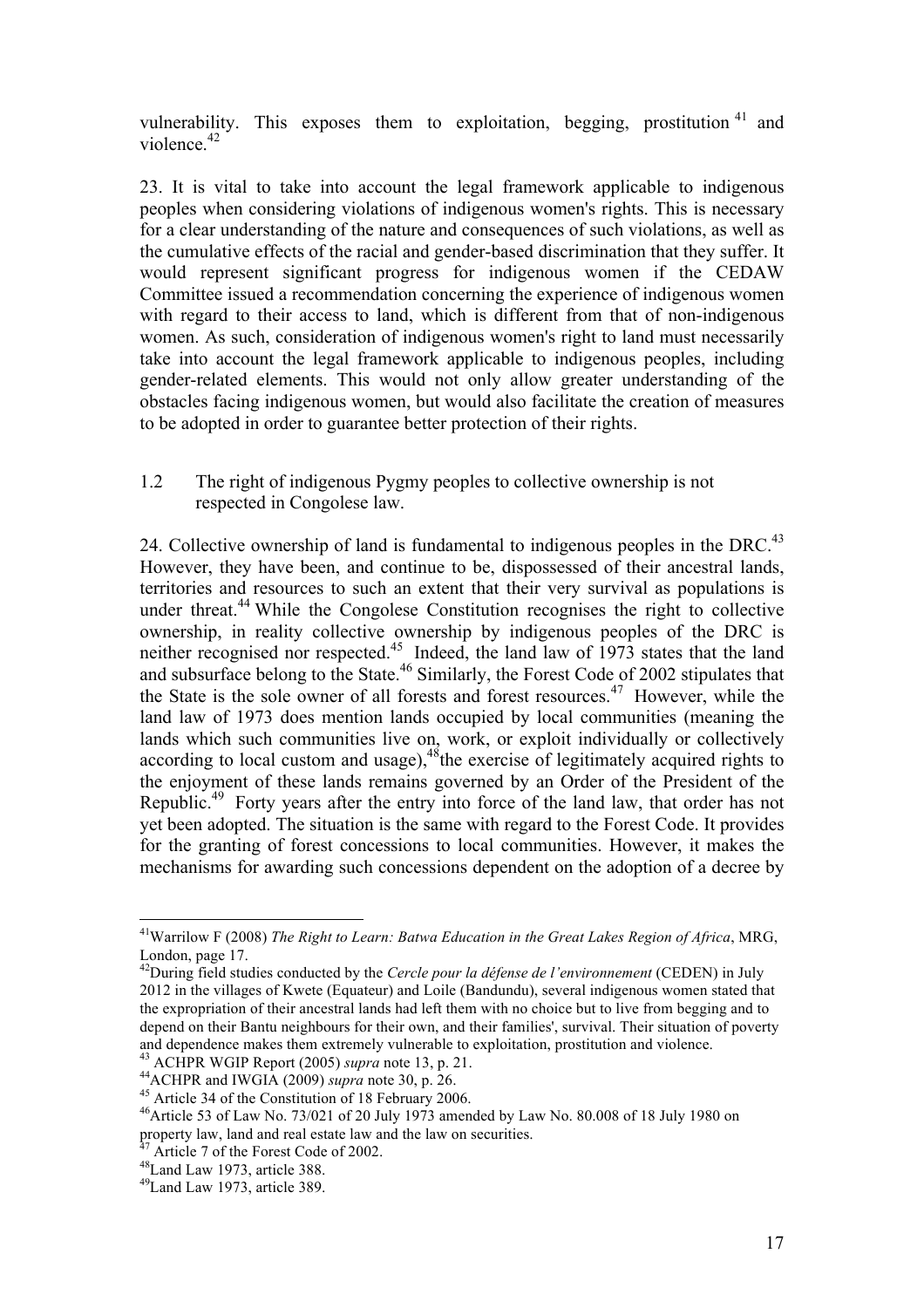the President of the Republic.<sup>50</sup> This decree has not yet been adopted, over ten years after the Forest Code entered into force.

25. The DRC has neither defined nor demarcated the lands and territories of indigenous Pygmy peoples. There are no mechanisms in Congolese law to guarantee their free, prior and informed consent with regard to decisions concerning their ancestral lands. As such, during the "land vacancy enquiry" process, lands of indigenous peoples are often identified as unoccupied and categorised as "vacant lands". This means that they become part of the State-held private property and may therefore be distributed.<sup>51</sup> This has made it possible to justify the granting of concessions and creation of protected areas on indigenous peoples' lands and territories, without consultation with them or their free, prior and informed consent, and without any compensation.

1.3 The granting of concessions and creation of protected areas violates the rights of indigenous peoples to their ancestral lands, and to their free, prior and informed consent.

26. The granting of concessions on indigenous peoples' lands and territories rarely involves their prior consultation. This causes conflict between the indigenous Pygmy peoples and the concession-holders who do not take the rights of the former into account, and who only rarely inform them about the terms of the concessions and its boundaries. 52

27. The Committee on the Elimination of Racial Discrimination has voiced its concerns on this matter, stating that, in the DRC "concessions are granted on the lands and territories of indigenous peoples without prior consultation".<sup>53</sup> In addition, under its early warning procedure the Committee has asked the DRC government:

*to indicate whether national legislation or regulations require information, notification and consultation and/or the obtaining of prior and informed consent from indigenous peoples before the granting of concessions for the exploitation of resources located in their lands and territories. Do mechanisms or procedures exist that ensure that the rights and interests of indigenous peoples are taken into account before such concessions are granted?* [unofficial translation]<sup>54</sup>

28. The granting of concessions on their lands and territories has devastating consequences for indigenous Pygmy peoples. In addition to being deprived of their

 <sup>50</sup>Forest Code 2002, article 22.

<sup>51</sup>CAMV, UEFA and MRG, *Connaissez vos droits à travers les lois de la République Démocratique du* 

 $^{52}$ For example, studies conducted by ACPROD-BATWA in 2012 have shown that, since the mining companies BANRO, Jubilee of Africa and Legal Congo moved into Mwenga in 2010, a territory in the province of South Kivu, numerous indigenous families have been expelled from their lands without consultation or compensation.

<sup>&</sup>lt;sup>53</sup>Committee on the Elimination of Racial Discrimination, Concluding Observations, Democratic Republic of Congo, CERD/C/COD/CO/15, 17 August 2007, paragraph 18.

 $K^2$ Committee on the Elimination of Racial Discrimination, letter sent to the DRC government regarding the early warning procedure, 18 August 2006.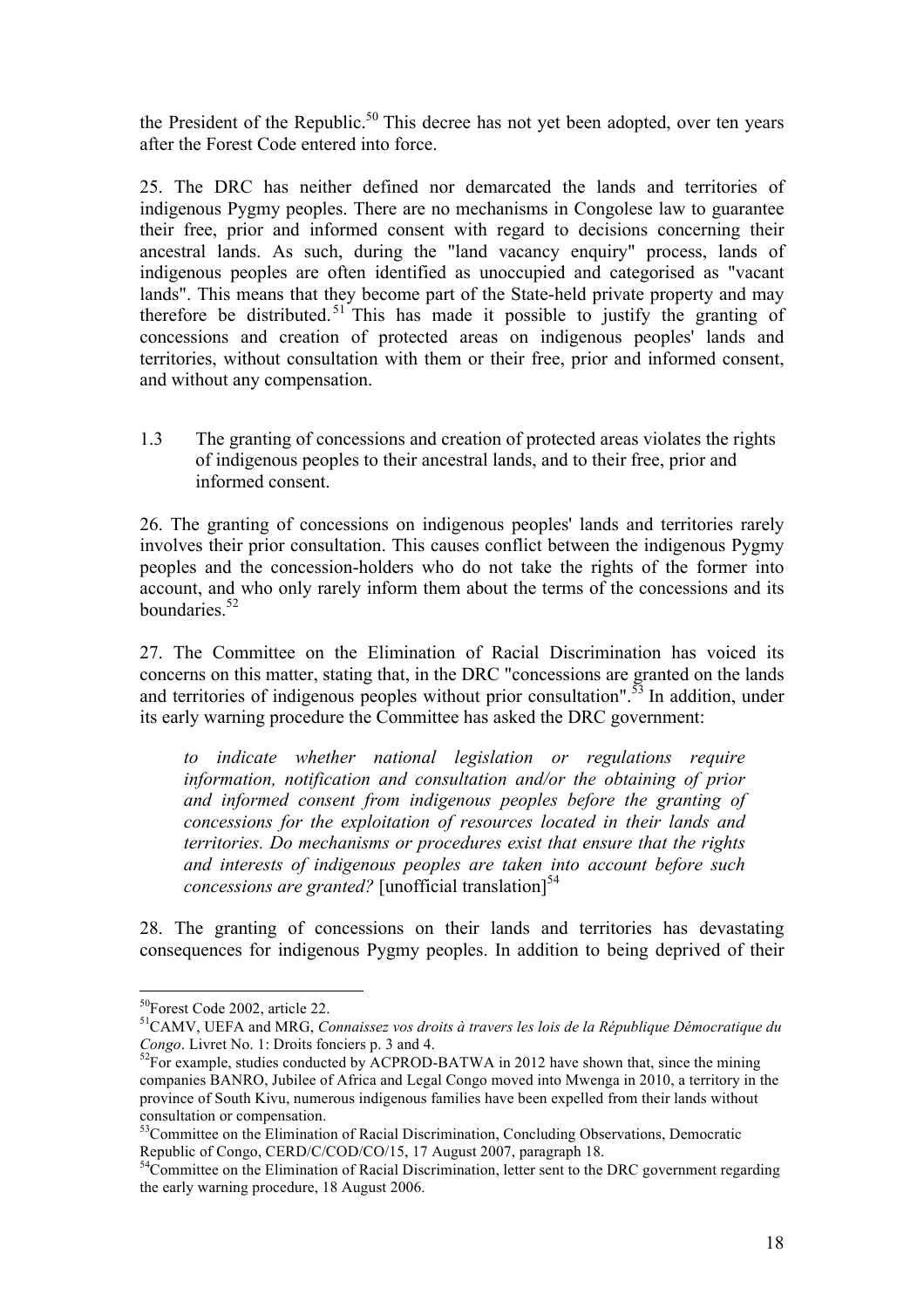lands and natural resources, indigenous peoples face the destruction of their ancestral lands. This threatens their very identity and survival as distinct peoples with close psychological, spiritual and cultural links to their ancestral lands. Access to their means of subsistence is severely limited, if not obliterated. Furthermore, the African Commission on Human and Peoples' Rights has acknowledged that the infrastructure projects of multinational mining companies in the DRC will inevitably lead to the destruction of forests, thus removing indigenous Pygmy peoples' means of survival.<sup>55</sup>

29. The Committee on Economic, Social and Cultural Rights has stressed that, despite the adoption of the Forest Code and a moratorium on concessions, illegal trade of wood and abusive exploitation of the country's forests continue to adversely affect the ecology and biodiversity and undermine the rights of indigenous populations, especially Pygmies, to live in their ancestral lands and manage their forests according to their traditional practices. The Committee has recommended that the DRC government:

*enforce the moratorium on concessions until the mapping and zoning exercise is completed and to ensure that future forest concessions do not deprive the indigenous peoples of the full enjoyment of their rights to their ancestral lands and natural resources and that its benefits contribute to their poverty alleviation. The state party should ensure that forestry projects are centred on advancing the rights of forest-dependent peoples and conducted only after comprehensive studies are carried out, with the participation of the peoples concerned, to assess the social, spiritual, cultural and environmental impact on them of planned activities.*<sup>56</sup>

30. The establishment of national parks and nature reserves has also contributed to the dispossession of indigenous Pygmy peoples in the DRC. This is the case for thousands of indigenous Pygmies who were brutally expelled from their ancestral lands when national parks were created or had their boundaries extended. This occurred, without consultation or compensation, in South Kivu with the Kahuzi-Biega National Park; in North Kivu with the Virunga National Park; in the province of Orientale with the Okapi Nature Reserve; and in Équateur with the Salonga National Park. The African Commission on Human and Peoples' Rights has stressed that, in these cases:

*Land should have been given in compensation to the Batwa but this did not happen. Now the Batwa are forbidden to hunt in the park, and forbidden to collect park products. They have no food resources or medicinal plants, and the forest is no longer their place of worship. The Batwa have been culturally and psychologically shattered by the loss of their forests.* 57

31. The Committee also noted the situation of land insecurity which indigenous peoples constantly face:

<sup>&</sup>lt;sup>55</sup>ACHPR WGIP Report (2005) *supra* note 13, p. 26.<br><sup>56</sup>Committee on Economic, Social and Cultural Rights, Concluding Observations, Democratic Republic of Congo, E/C.12/COD/CO/4, 16 December 2009, paragraph 14.

<sup>57</sup> ACHPR WGIP Report (2005) *supra* note 13, p. 22.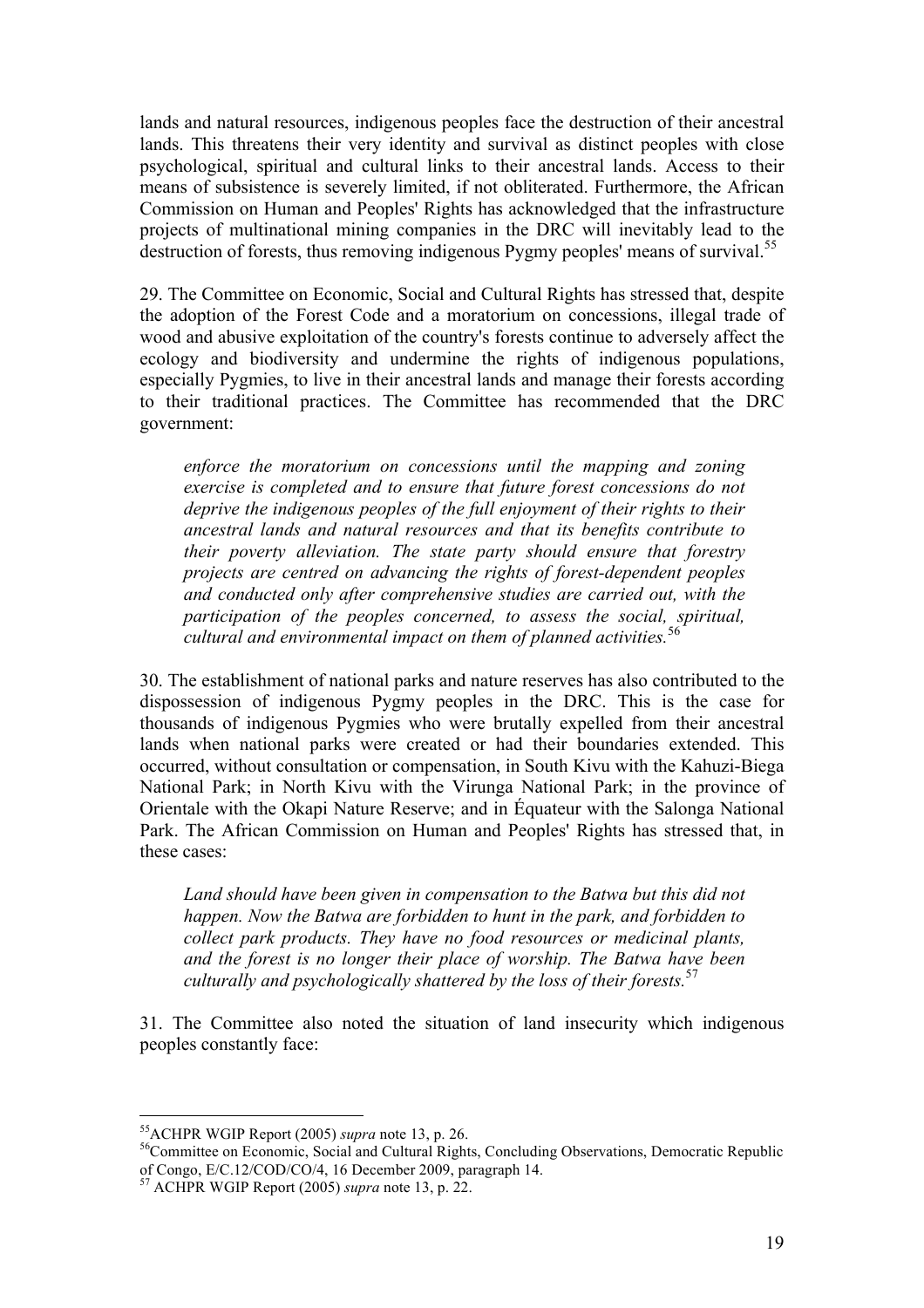*The Batwa/Bambuti have been driven out of their forests, with neither financial compensation nor compensation in terms of other cultivable land. A large number of Batwa/Bambuti thus find themselves landless and live as tenants on the land of others, who can evict them at any time. <sup>58</sup>* …

*The Batwa in the north of the Kahuzi-Biega Park have settled on plots of land but these lands, officially unoccupied, may be allocated to someone else by the local authorities. The Batwa have no legal protection once neighbours from other ethnic groups decide to take their land or drive them out of their villages. <sup>59</sup>*

32. In the DRC, there are certain areas that have not yet been organised into national parks, nature reserves or concessions. These are in North Kivu, in Ituri and in Equateur, as well as in other regions. Some indigenous Pygmy peoples have therefore been able to preserve their traditional way of life and culture based on hunting and gathering in the forests. Nevertheless, such peoples are gravely afflicted by constant threats of encroachment on their land. Their survival as a distinct people is seriously threatened, especially as the legal framework of the DRC does not recognise the property rights of indigenous peoples over their ancestral lands.

33. The granting of concessions and establishment of protected areas on the lands and territories of indigenous peoples has had catastrophic consequences for indigenous peoples as a whole. Furthermore, these consequences are especially disastrous for indigenous women. They are obliged to struggle constantly with food insecurity, as well as facing serious obstacles to meeting their basic needs and those of their families, such as caring for their families using traditional medicines. They are also confronted by the difficulty of passing on to their children their wealth of knowledge. This represents a serious threat to the preservation of their culture.

34. It is vital that the DRC turns its attention to the land rights of the country's indigenous Pygmy peoples. The 1973 land law, currently being revised, should not only recognise the existence of indigenous Pygmy peoples, it should also address the question of their collective property rights. Similarly, the 2002 Forest Code should be revised so that it acknowledges the property rights of indigenous Pygmy peoples. The Forest Code stipulates that at least 40% of the Congolese forest shall be allocated to commercial concessions, and that 15% shall be reserved for conservation while the remainder of the forest may be subject to concessions. However, neither the Forest Code nor any other national law provides for the identification and protection of forests belonging to indigenous Pygmy peoples. Furthermore, in the case of officially listed forests, the Forest Code limits usage rights to the gathering of certain specific products for non-commercial use, and does not permit hunting. This is discriminatory with regard to the cultural, economic and social practices of indigenous peoples:

*Prohibiting hunting, the sale of certain products gathered in accordance with usage rights, and indeed denying us usage rights in certain areas of* 

<sup>58</sup> *Ibid.* p. 26. <sup>59</sup> *Ibid.* p. 23.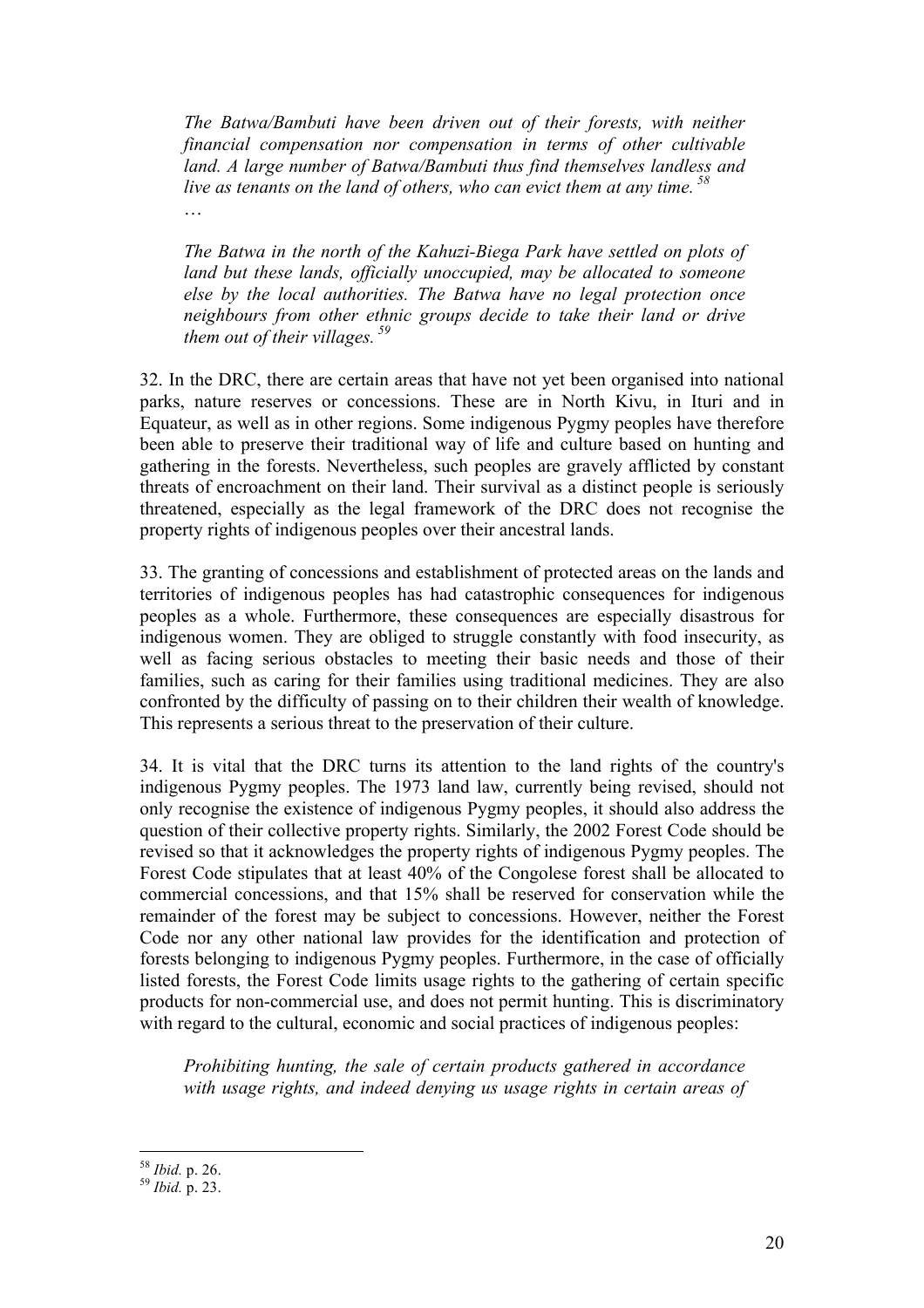*our forest or certain forestry concessions, this is marginalising us further and violating our rights to the land and resources*. *60*

35. The Forest Code also depends on the adoption of several implementing texts in order for it to apply. Despite its adoption over ten years ago, certain texts remain to be adopted by the government. Among them is an important decree on the modalities for awarding concessions to local communities.

36. The country is currently in the process of conducting an ambitious programme of land and forest reforms. These cover the 1973 land law, the zoning of Congolese forests, development of a forest policy, and the adoption of implementing texts for the land and forest codes. The programme is related to important international initiatives such as REDD+ (Reducing Emissions from Deforestation and Forest Degradation). This is a funding mechanism for environmental projects aimed at reducing climate change and conserving forests. Another such initiative is the European Union action plan FLEGT, (Forest Law Enforcement Governance and Trade). Its aim is to eradicate the illegal exploitation of forests, and to improve management and governance of forests in timber exporting countries where such practices directly affect the land rights of indigenous peoples, and where there is potential for further encroachment on their lands and territories, exacerbating their marginalisation. It is vital that the government recognise and protect the collective land rights of indigenous peoples and, in addition, allow them to participate actively in the decisionmaking processes and in creating laws and policies that concern their ancestral lands and territories. Ultimately, indigenous peoples have the right to grant or refuse their free, prior and informed consent with regard to any measures that could negatively affect their ancestral lands, territory or resources.

37. During consideration of the last periodic report of the DRC, the Committee on the Elimination of Racial Discrimination noted "with concern that the rights of the Pygmies (Bambuti, Batwa and Bacwa) to own, exploit, control and use their lands, their resources and their communal territories are not guaranteed". It recommended that the State party:

*take urgent and adequate measures to protect the rights of the Pygmies to land and: a) make provision for the forest rights of indigenous peoples in domestic legislation; (b) register the ancestral lands of the Pygmies in the land registry; (c) proclaim a new moratorium on forest lands; (d) take the interests of the Pygmies and environmental conservation needs into account in matters of land use; (e) provide domestic remedies in the event that the rights of indigenous peoples are violated...*<sup>61</sup>

38. The author organisations of this report respectfully ask the CEDAW Committee to issue similar recommendations to the DRC government in order for the latter to adopt measures intended to recognise the rights of women and indigenous peoples to their ancestral lands, as well as their right to free, prior and informed consent.

 <sup>60</sup>CAMV et al (September 2005) *Les autochtones pygmées et les codes forestier et minier en RD Congo : vulgarisation des codes forestier et minier et résultat de la collecte d'opinion*.<br><sup>61</sup>Committee on the Elimination of Racial Discrimination, Concluding Observations, Democratic

Republic of Congo, CERD/C/COD/CO/15, 17 August 2007, paragraph 18.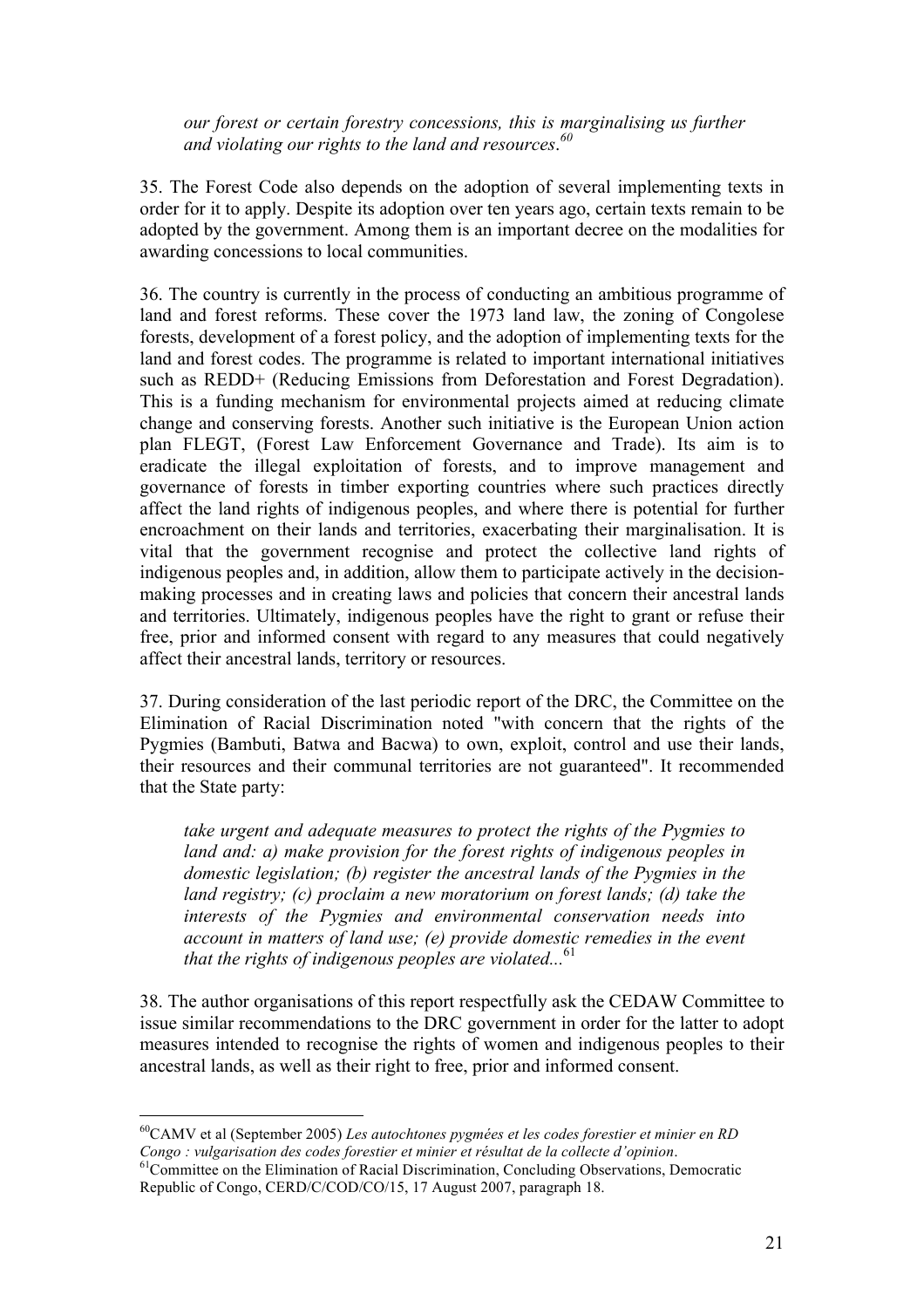**39. Recommendations**

**1. The DRC government should ensure that particular attention is given to indigenous Pygmy women in the land and forest reforms under way, as well as the international initiatives to which it is committed, such as REDD+ and the FLEGT process. Those reforms and initiatives should guarantee indigenous Pygmy women their rights of access and control over their lands and natural resources. Such protection includes recognition of the collective right of indigenous peoples to maintain their cultural links with their lands, and to own and control their natural resources.**

**2. The DRC government should adopt specific legislative measures that recognise the land rights of indigenous peoples as well as their right to free, prior and informed consent. The ongoing zoning process of Congolese forests should include a mechanism aimed at identifying the lands and territories of indigenous Pygmy peoples. The purpose should be to afford them recognition and protection, in accordance with the international conventions ratified by the DRC.** 

**3. The DRC government should implement a mechanism aimed at providing reparations to indigenous men and women, as well as to indigenous peoples collectively, for the lands that have been taken from them without their consent. The mechanism should also ensure that the compensation awarded is fair and equitable, and that it does not contribute to exacerbating gender inequalities.**

## **2. Indigenous Pygmy women do not benefit from temporary special measures) (article 4, CEDAW)**

40. The Constitution of the DRC enshrines the principle of equality.<sup>62</sup> It prohibits discrimination against women, and confers on public authorities the obligation to eliminate all forms of discrimination against women and to guarantee the protection and promotion of their rights. $63$  Furthermore, the Constitution obliges the State to guarantee the protection and promotion of vulnerable groups and all minorities.<sup>64</sup> Despite these provisions, and despite its international legal obligations, the DRC government has not, to date, adopted any measures intended to deal with the especially vulnerable situation of the country's indigenous Pygmy women.

41. The periodic report of the DRC does not mention indigenous Pygmy women or peoples of the DRC. Disaggregated data are not available on the situation of the country's indigenous Pygmy women. This is despite the numerous calls from the CEDAW Committee and other human rights bodies for States to supply detailed information and disaggregated data on the situation of indigenous women in their countries. <sup>65</sup> Furthermore, the CEDAW Committee has, on numerous occasions, urged

<sup>&</sup>lt;sup>62</sup> Article 12 of the Constitution of 18 February 2006.<br><sup>63</sup> Article 14 of the Constitution of 18 February 2006.<br><sup>64</sup> Article 51 of the Constitution of 18 February 2006.<br><sup>65</sup> Among the recent Concluding Observations of t supply disaggregated data on the situation of indigenous women, see especially: Guyana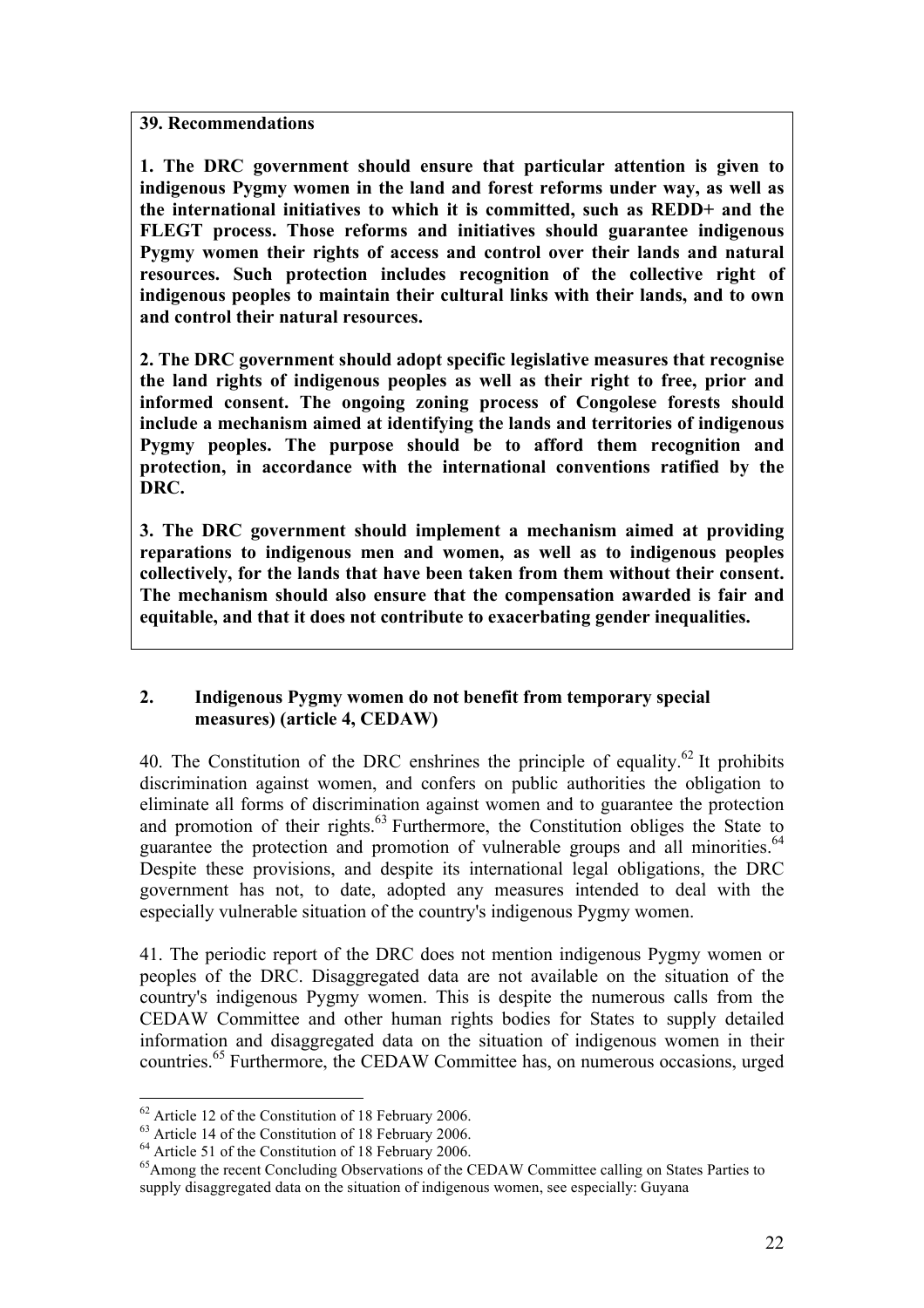States to adopt special measures intended to eliminate the causes and impacts arising from the multiple forms of discrimination which indigenous women face.<sup>66</sup>

## **42. Recommendations**

 $\overline{a}$ 

**4. The DRC government should immediately adopt and implement special measures aimed at ensuring the socio-economic integration of indigenous women in the DRC, notably through the protection and implementation of their economic, social and cultural rights.** 

**5. The DRC government should collect disaggregated data on the situation of indigenous women in the DRC and present the results in its next report to the Committee.**

#### **3. Indigenous Pygmy girls do not have equal access to education (article 10, CEDAW)**

43. Article 43 of the DRC Constitution states that "primary education is compulsory and free in public institutions". Nevertheless, the children of indigenous Pygmy peoples often do not have access to this education, even less so in the case of indigenous Pygmy girls. In reality, education is not free as parents generally have to pay teachers' salaries. <sup>67</sup> These costs are considered high by the majority of communities. However, they have an especially prohibitive impact on indigenous Pygmy peoples who do not have the financial resources necessary to meet these  $\csc 68$ 

44. Furthermore, the majority of Pygmy villages lack the infrastructure for state education. Their schools are usually derelict or half-built and without proper facilities. The support of NGOs is vital for providing education to indigenous Pygmy children. However, this provision only covers a small number of children. A World Bank study shows that only 18.7% of indigenous Pygmy children are enrolled in primary education (aged 6-11) in the DRC, compared with the national average of 56.1%. Furthermore, 30.5% of indigenous persons (aged 15 and over) are able to read and write, compared with  $65\%$  nationally.<sup>69</sup> Unfortunately, that study does not include data disaggregated by gender. It does however suggest that the rate of illiteracy

<sup>68</sup>World Bank (2009) supra note 18, page 7; Ramsay, K (2010), supra note 67, pages 6 and 7.<br><sup>69</sup> Wodon O (2010) *Indigenous peoples in Central Africa: The case of the Pygmies*, Presentation made on December 20, 2010 at the World Bank's workshop on Indigenous Peoples, Human Development and Poverty, Washington, DC. Available at:

http://siteresources.worldbank.org/EDUCATION/Resources/Session2\_Wodon\_Dec20.pdf.

CEDAW/C/GUY/CO/7-8, 27 July 2012, paragraphs 40 and 41; New Zealand CEDAW/C/NZL/CO/7, 27 July 2012 paragraphs 24 and 36; Brazil CEDAW/C/BRA/CO/7, 23 March 2012, paragraphs 34 and 35.

<sup>&</sup>lt;sup>66</sup> Among the recent Concluding Observations of the CEDAW Committee calling on States Parties to adopt special measures in favour of indigenous women, see especially: Chile CEDAW/C/CHL/CO/5-6, 12 November 2012, paragraph 15; Mexico CEDAW/C/MEX/CO/7-8, 7 August 2012, paragraph 35; Indonesia CEDAW/C/IDN/CO/6-7, 27 July 2012, paragraph 46; Guyana CEDAW/C/GUY/CO/7-8, 27 July 2012, paragraph 27; Brazil CEDAW/C/BRA/CO/7, 23 March 2012, paragraphs 16 and 23;

Norway CEDAW/C/NOR/CO/8, 23 March 2012, paragraph 18.<br><sup>67</sup> Ramsay, K (2010), *Uncounted: the hidden lives of Batwa women*, MRG, London, pages 6 and 7.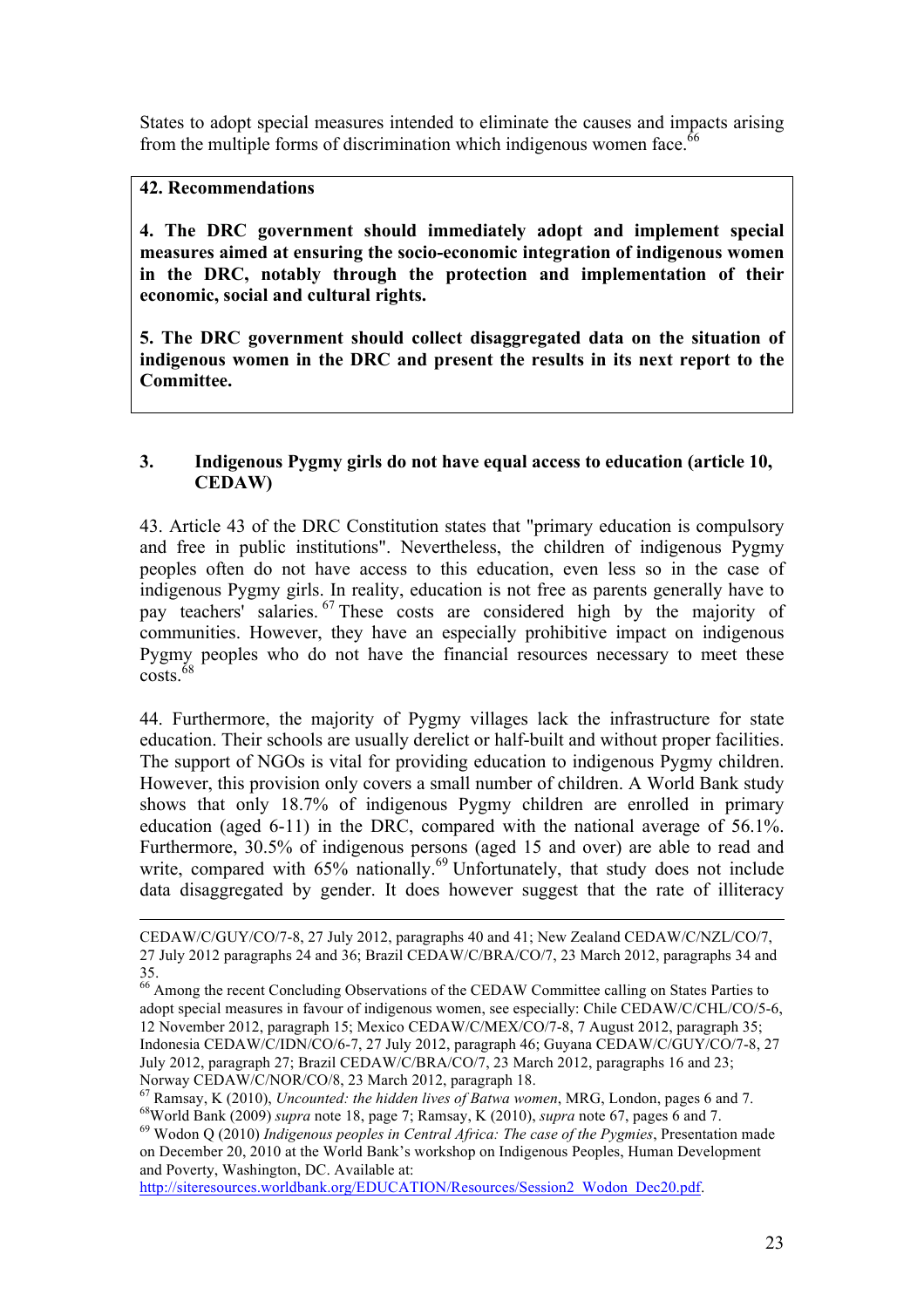among indigenous Pygmy women is around 100%. Another study published in 2010 shows that, of the indigenous children who attend school in East of the DRC, 39% are girls. $70$ 

45. Various explanations are suggested for the low level of school attendance among indigenous Pygmy girls.<sup>71</sup> The main explanation is the poverty of indigenous Pygmy families who do not have the resources to pay school fees and other associated fees, such as the cost of uniforms and school materials.<sup>72</sup> Parents frequently choose to invest in the education of boys rather than girls. They do not see the need to educate their daughters as it is understood that they will marry, leave home and "start families elsewhere".<sup>73</sup> The practice of girls marrying young, as well as harassment and insults from other pupils, and indeed sexual harassment by teachers, discourage education among indigenous Pygmy girls, or prevent them from continuing their studies.<sup>74</sup> Having to travel long distances to school often makes attendance impossible for indigenous Pygmy girls. They are required to stay at home to help their mothers with domestic tasks and find food for feeding their families. Long journeys to school also make girls vulnerable to rape by the armed gangs that roam in the forests, especially in the East of the country.<sup>75</sup> Finally, many indigenous Pygmy girls must work to help supply the needs of their families. This makes school attendance impossible.<sup>76</sup>

46. The Committee on Economic, Social and Cultural Rights,<sup>77</sup> the Committee on the Elimination of Racial Discrimination, and the African Commission on Human and<br>Peoples' Rights <sup>78</sup> through its Working Group on Indigenous Peoples' Rights, <sup>78</sup> through its Working Group on Indigenous Populations/Communities, have all expressed their concerns regarding the obstacles facing indigenous Pygmy peoples in terms of education. They have recommended that the DRC government adopt measures to guarantee indigenous Pygmy peoples equal access to education.<sup>79</sup> Furthermore, the government must give special attention to indigenous Pygmy girls who encounter additional obstacles in their access to education. The CEDAW Committee has issued numerous recommendations to this effect, calling on States to guarantee indigenous girls and women equal access to education.<sup>80</sup>

<sup>&</sup>lt;sup>70</sup> Ramsay, K (2010), *supra* note 67, page 6.<br><sup>71</sup> APDMAC, ARAP et al. (2009), *Summary research report on the causes of discrimination affecting*<br>*the education of Pygmy girls in South Kivu/DRC*.

<sup>&</sup>lt;sup>72</sup> Ramsay, K (2010), *supra* note 67, page 6.<br>
<sup>73</sup> Ramsay, K (2010), *supra* note 67, page 7.<br>
<sup>74</sup> Ibid. page 7; Warrilow F (2008) *supra* note 41, page 3.<br>
<sup>75</sup> Ramsay, K (2010) *supra* note 67, page 8.<br>
<sup>76</sup> Ramsay, Republic of Congo, E/C.12/COD/CO/4, 16 December 2009, paragraph 17.

<sup>&</sup>lt;sup>78</sup> Committee on the Elimination of Racial Discrimination, Concluding Observations, Democratic Republic of Congo, CERD/C/COD/CO/15, 17 August 2007, paragraph 19.<br><sup>79</sup> ACHPR and IWGIA (2009) *supra* note 30, page 82.

<sup>&</sup>lt;sup>80</sup> See especially the following recent Concluding Observations of the CEDAW Committee: Mexico CEDAW/C/MEX/CO/7-8, 7 August 2012, paragraph 35; New Zealand CEDAW/C/NZL/CO/7, 27 July 2012, paragraphs 30, 35 and 36; Brazil CEDAW/C/BRA/CO/7, 23 March 2012, paragraphs 16 and 17; Congo CEDAW/C/COG/CO/6, 23 March 2012, paragraph 46, Norway CEDAW/C/NOR/CO/8, 23 March 2012, paragraphs 35 and 36.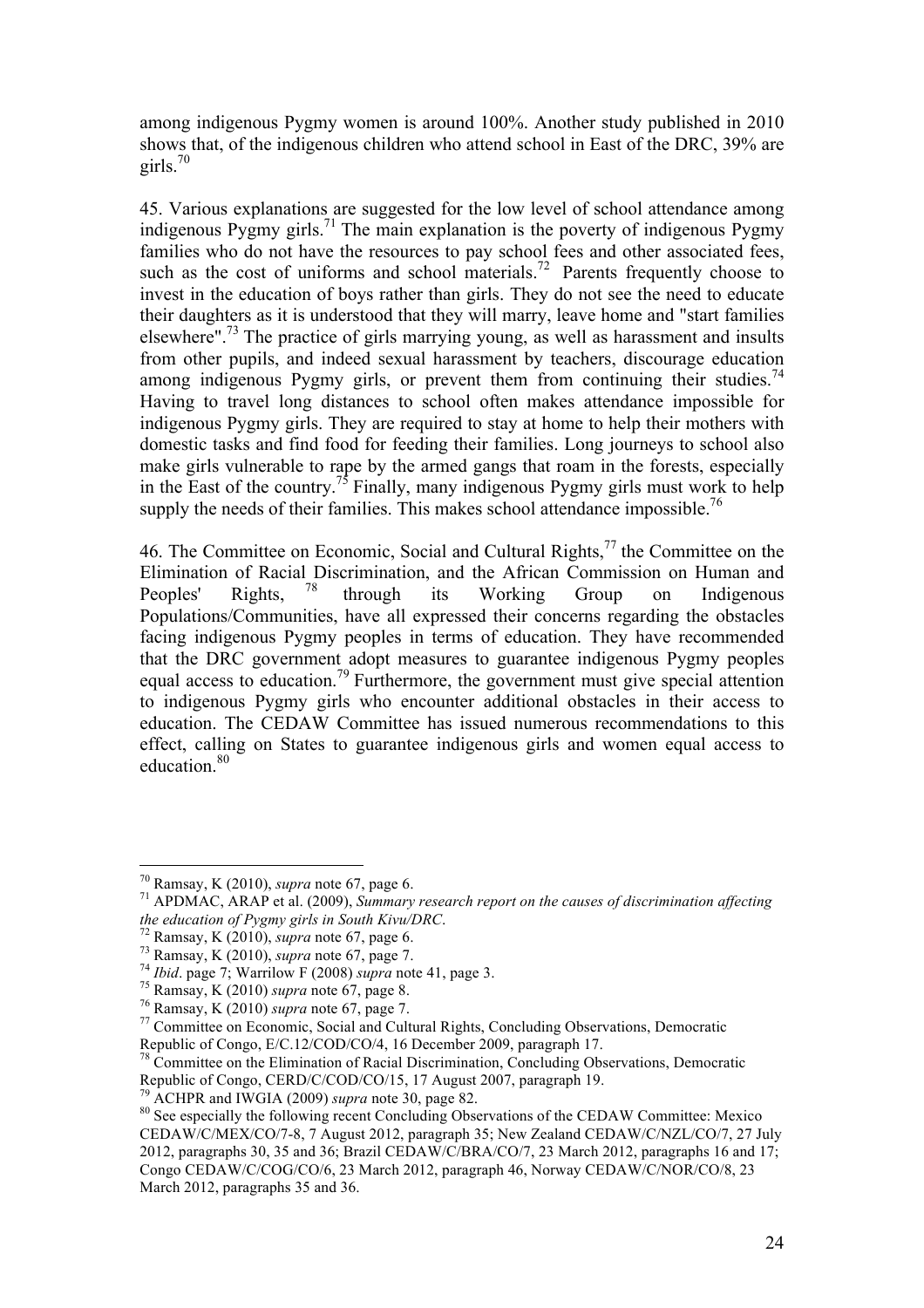## **47. Recommendations**

**6. The DRC government should pay particular attention to indigenous Pygmy girls when creating its education policies and programmes. It should also adopt special measures aimed at guaranteeing them equal access to education at all levels, and at encouraging them to remain in the school system.**

**7. The DRC government should improve or build school infrastructures in the villages of indigenous Pygmy peoples.**

**8. The DRC government should adopt measures aimed at protecting indigenous Pygmy girls from sexual harassment and abuse in educational establishments.**

**9. The DRC should launch an information campaign aimed at raising awareness among indigenous Pygmy parents and girls of the importance of education.** 

**10. The DRC government should adopt measures aimed at improving literacy rates among indigenous Pygmy women. In particular, these measures should include allocating sufficient resources and implementing programmes aimed at promoting their literacy and their education.** 

**11. The DRC government should supply disaggregated data in its next report on the situation of indigenous Pygmy girls and education.**

#### **4. Indigenous Pygmy women do not receive adequate health services (article 12, CEDAW)**

48. The periodic report from the DRC does not contain any disaggregated data on the situation of indigenous Pygmy peoples with regard to health. Their right to health is neither respected nor protected in the DRC. This is despite Article 27 of the Constitution that states that "the DRC intends to protect the lives of the population by establishing a health system that is accessible to all".

49. The indigenous Pygmy peoples of the DRC do not enjoy equal access to health services. Their villages lack health-care institutions and their access to drinking water is almost non-existent. $81$  In reality, the indigenous peoples of the DRC do not have access to modern primary health care.<sup>82</sup> Those who are able to access health centres do not usually have the resources to pay consultation fees or for medication. Furthermore, some report being badly treated by health centre staff because they are indigenous.83 Despite the lack of statistics in this area, it is generally acknowledged that indigenous peoples of the DRC have a life expectancy below that of their fellow, non-indigenous, citizens.<sup>84</sup>

<sup>&</sup>lt;sup>81</sup> ACHPR and IWGIA (2009) *supra* note 30, p. 78.<br><sup>82</sup>World Bank (2009) *supra* note 18, page 7.<br><sup>83</sup> Jackson, D (2003) *supra* note 13, p. 13; World Bank (2009) *supra*, note 18 page 7.<br><sup>84</sup> World Bank (2009) *supra* n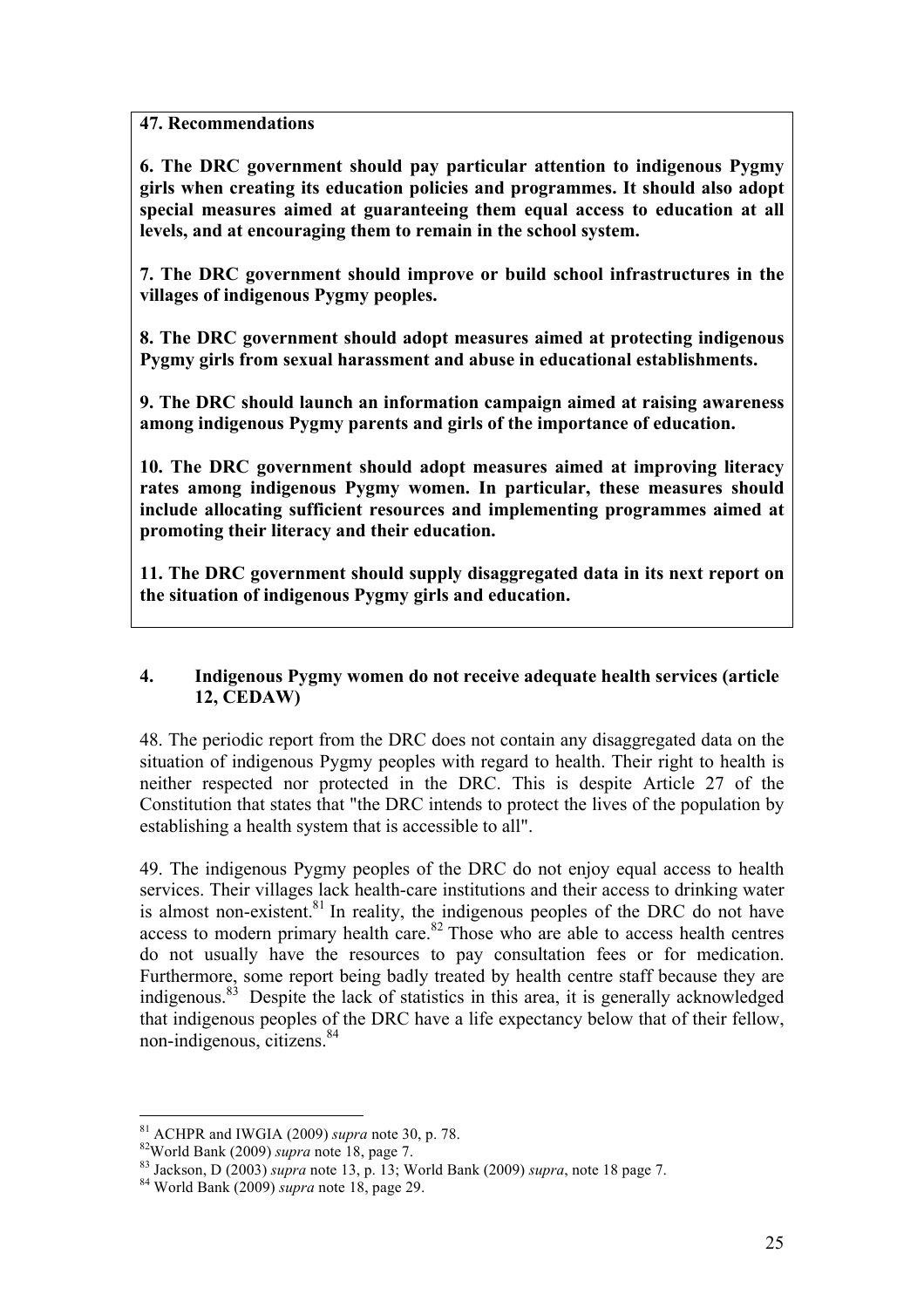50. Indigenous peoples of the DRC live in precarious social conditions. Combined with the almost total lack of health services available to them, they are particularly vulnerable to endemic diseases including malaria, intestinal parasitic diseases, respiratory diseases, skin conditions and HIV/Aids.<sup>85</sup> The situation is especially worrying among indigenous women who face very high levels of child and maternal mortality.<sup>86</sup> Sexual attacks, sometimes based on beliefs that sexual relations with an indigenous Pygmy woman cures backache,<sup>87</sup> are extremely harmful to indigenous women, exposing them to HIV/Aids and other sexually transmitted diseases. Such diseases are often left untreated due to the inability for Pygmy women to obtain medication.<sup>88</sup> The dispossession of indigenous peoples from their ancestral lands also prevents indigenous women from accessing their traditional remedies and the medicinal plants necessary for their, and their families', health-care. This leaves them wholly without access to health care.

51. Some years ago, the African Commission on Human and Peoples' Rights expressed its concern regarding serious violations of the human rights of indigenous peoples in the DRC, stating that:

*Most live in straw huts, suffering from malnutrition, a lack of hygiene, respiratory infections and malaria, with no access to education or primary health care. Infant mortality is extremely high. Children growing up in such conditions remain forever impoverished. The Batwa believe that if they still lived in their forests, their lives would be better because they would be able to collect medicinal plants and practise their customs.*<sup>89</sup>

52. The Commission repeated its concerns several years later and recommended that the DRC government:

*Take the measures necessary to recognise the right of indigenous populations/communities to access health-care services that respect their traditions and practices and their ways of life.*<sup>90</sup> [Unofficial translation]

53. The Committee on Economic, Social and Cultural Rights, together with the Committee on the Elimination of Racial Discrimination have also expressed similar concerns. They too have recommended that the DRC government adopt special measures to guarantee indigenous Pygmy people their right to health care.<sup>91</sup> Nevertheless, despite these recommendations, to date the DRC government has done

<sup>&</sup>lt;sup>85</sup> ACHPR and IWGIA (2009) *supra* note 30, p. 78.<br><sup>86</sup> *Ibid.* See also: Wodon Q (2010) *supra* note 69.<br><sup>87</sup> RNW Africa Desk (6 June 2012) *The DRC still struggles to see its pygmy population*. Available at: http://www.rnw.nl/africa/article/drc-still-struggles-see-its-pygmy-population. 88IRIN (13 September 2006) *DRC: Sexual violence, lack of healthcare spreads HIV/AIDS among* 

*pygmies*. Available at:http://www.irinnews.org/Report/61053/DRC-Sexual-violence-lack-of-healthcare-spreads-HIV-AIDS-among-pygmies.

<sup>&</sup>lt;sup>89</sup> ACHPR WGIP Report (2005) *supra* note 13, p. 53.<br><sup>90</sup> African Commission on Human and Peoples' Rights, Concluding Observations, Democratic Republic of Congo, 48<sup>th</sup> Ordinary Session, November 2009.

 $\frac{91}{20}$  Committee on Economic, Social and Cultural Rights, Concluding Observations, Democratic Republic of Congo, E/C.12/COD/CO/4, 16 December 2009, paragraphs 17 and 31; Committee on the Elimination of Racial Discrimination, Concluding Observations, Democratic Republic of Congo, CERD/C/COD/CO/15, 17 August 2007, paragraph 19.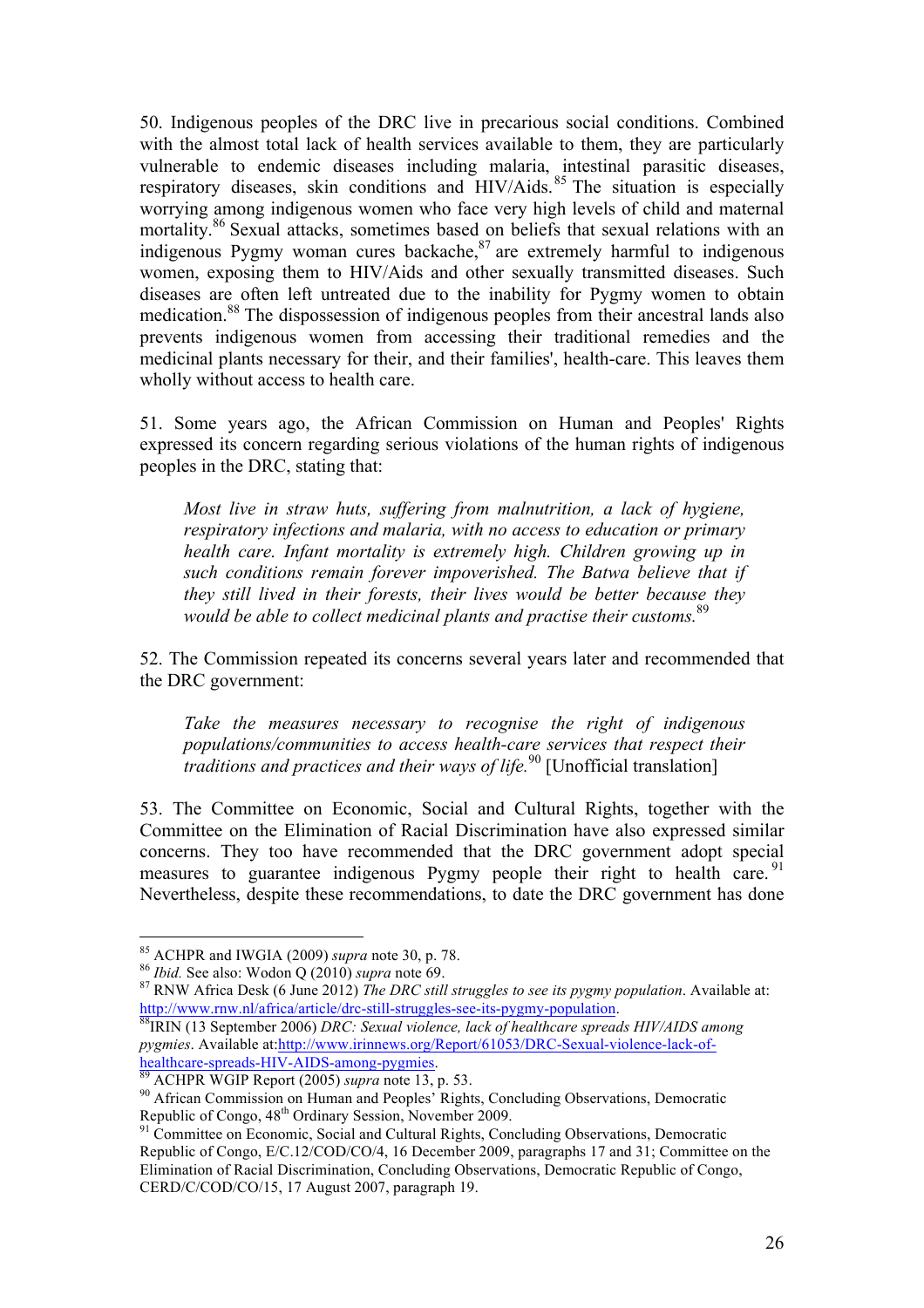nothing to address the extremely vulnerable situation of the country's indigenous women and peoples in terms of health.

54. The CEDAW Committee has issued several recommendations calling on States Parties to pay particular attention to indigenous women, and to ensure that they have access to health-care services.<sup>92</sup> Its Recommendation 24 on "Women and health" expresses the importance of taking into account the particular situation of indigenous women in terms of health:

*While biological differences between women and men may lead to differences in health status, there are societal factors which are determinative of the health status of women and men and which can vary among women themselves. For that reason, special attention should be given to the health needs and rights of women belonging to vulnerable and disadvantaged groups, such as migrant women, refugee and internally displaced women, the girl child and older women, women in prostitution, indigenous women and women with physical or mental disabilities.*<sup>93</sup>

#### **55. Recommendations**

**12. The DRC government should guarantee the right of indigenous women to health. In particular, it should allow them unrestricted access to their traditional medicinal plants.**

**13. The DRC government should take all necessary measures to protect the right of indigenous women to reproductive health. In particular, it should ensure that they have access to appropriate antenatal health care, as well as care for sexually transmitted diseases.** 

**14. The DRC government should implement an awareness-raising programme for the benefit of indigenous Pygmy peoples on the prevention of diseases such as HIV/Aids.**

#### **5. Indigenous Pygmy women do not have the opportunity to participate in political and public life (Article 7, CEDAW)**

56. The political representation of indigenous peoples in the DRC is almost nonexistent. There are, in fact, no indigenous members in the Senate or National Assembly, and there is only one indigenous representative serving among the provincial assemblies.<sup>94</sup> Political representation of women in the DRC is extremely low. However, in the case of indigenous women, it remains largely out of reach, especially given their extremely high rate of illiteracy. Neighbouring countries of the

CEDAW/C/NZL/CO/7, 27 July 2012, paragraphs 33 and 34; Guyana CEDAW/C/GUY/CO/7-8, 27<br>July 2012, paragraphs 36 and 37: Brazil CEDAW/C/BRA/CO/7, 23 March 2012, paragraph 17.

 $92$  Among the recently adopted Concluding Observations of the CEDAW Committee on this point, see especially Mexico, CEDAW/C/MEX/CO/7-8, 7 August 2012, paragraph 35; New Zealand

 $\frac{93}{22}$  Committee on the Elimination of Discrimination against Women, General Recommendation No. 24, women and health, twentieth session, 1999, paragraph 6.

<sup>&</sup>lt;sup>94</sup>The Honourable Jérome Bokele Bonkono was elected in 2011 and sits on the Mbandaka Provincial Assembly in Equateur.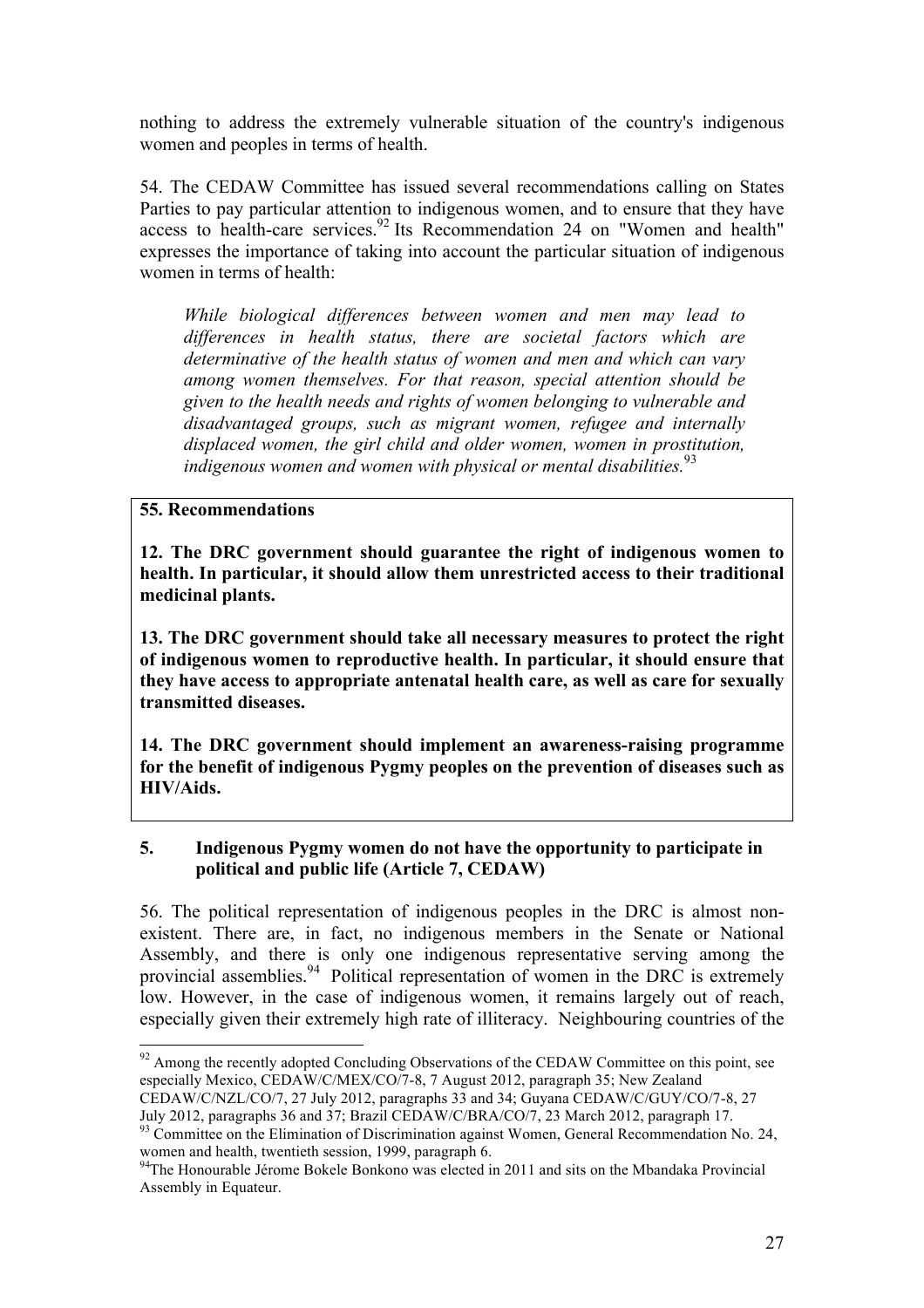DRC, such as Rwanda and Burundi, have indigenous representatives in their public institutions. Yet, to date, the DRC is still lagging behind in adopting measures to ensure representation of the country's indigenous peoples and women in public institutions.

57. Indigenous peoples and women of the DRC are usually not consulted on public or political matters, or regarding decisions that affect their rights to own, use, develop and control their ancestral lands and to dispose freely of their resources. This is despite their right to free, prior and informed consent which is clearly recognised in international law. Their dispossession from their ancestral lands has deprived them of their means of subsistence. Certainly, some do have limited rights of access to forest resources. However, these rights are weak and often depend on the willingness of community leaders. This situation has left them in a state of extreme poverty, exacerbating their exclusion from public and political life as well as their marginalisation. As such, it is highly improbable that indigenous women would be elected as political representatives.

58. The CEDAW Committee has issued several recommendations for States Parties calling on them to adopt measures to ensure the full and equal participation of indigenous women in public and political life.<sup>95</sup> Such recommendations would be appropriate to the DRC.

#### **59. Recommendation**

**15. The DRC government should take all necessary measures to protect and implement the rights of indigenous women to participate in public and political life, as well as their right to be represented on public bodies. Such measures should include promoting indigenous women's leadership in political institutions, and awareness-raising among indigenous women regarding joining political parties. Furthermore, the Committee should stress the obligation of the DRC government to consult indigenous women and ensure their effective participation in decisions concerning their land rights. In addition, the Committee should stress the government's obligation to obtain the free, prior and informed consent of indigenous peoples in this respect.**

#### **6. Indigenous Pygmy women do not have access to justice (Articles 2 and 15, CEDAW)**

60. Article 12 of the DRC Constitution of 2006 states that "All Congolese are equal before the law and have the right to equal protection in law". Article 150 stipulates that "the judiciary is the guarantor of the individual freedoms and fundamental rights of citizens". However, in practice, access to justice is often very difficult for indigenous Pygmy women who, as well as being victims of multiple rights violations, are subject to stigma in society. The level of illiteracy among indigenous Pygmy

<sup>&</sup>lt;sup>95</sup> Among the recently adopted Concluding Observations of the CEDAW Committee on this point, see especially: Mexico, CEDAW/C/MEX/CO/7-8, 7 August 2012, paragraphs 22 and 23; Guyana CEDAW/C/GUY/CO/7-8, 27 July 2012, paragraphs 26 and 27; Brazil CEDAW/C/BRA/CO/7, 23 March 2012, paragraph 17.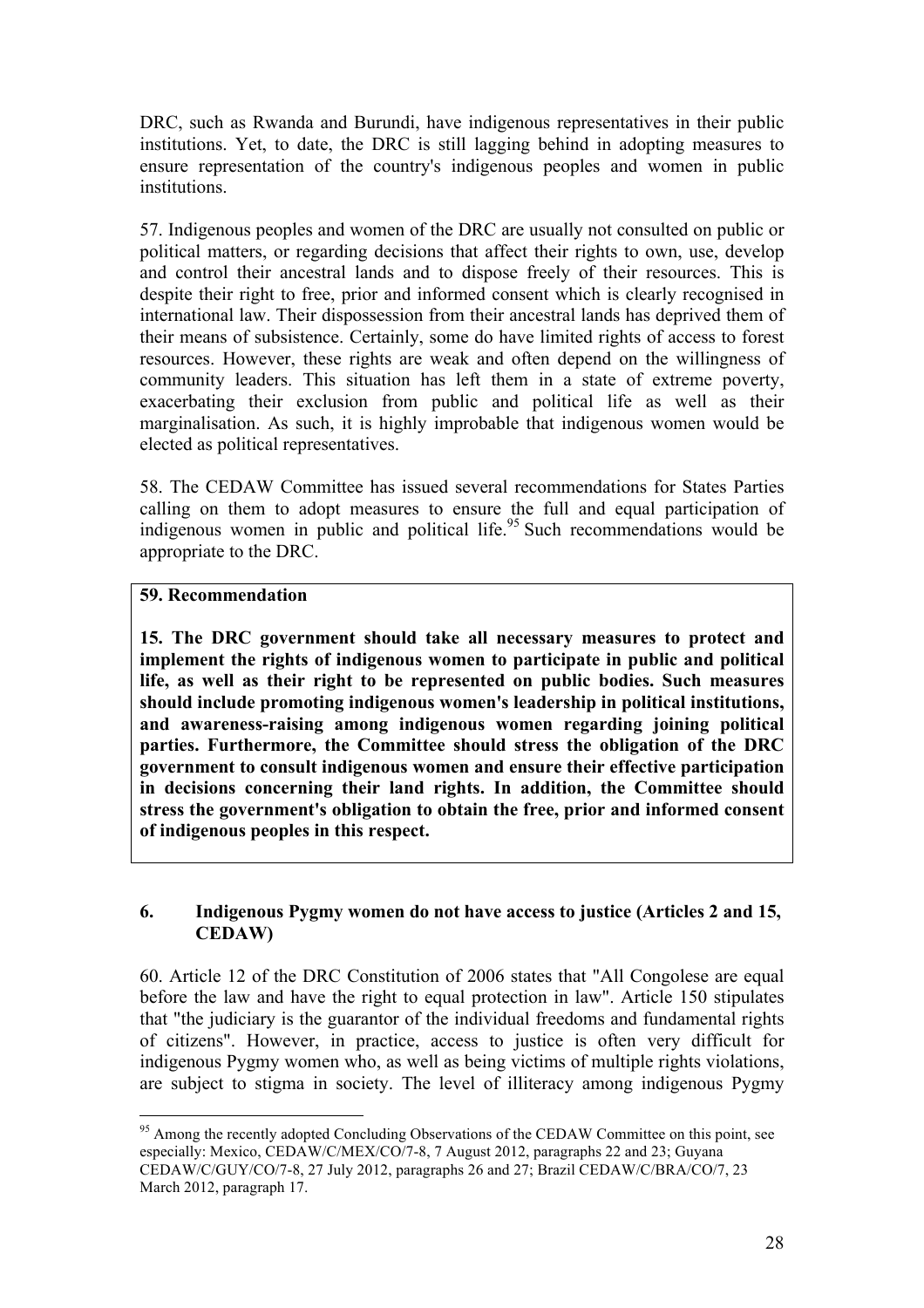women is coupled with their lack of knowledge of their rights, lack of access to information on legal and judicial matters, the use of official languages with which they are not familiar, and geographical distance from judicial institutions. In addition, they lack the necessary financial means to undertake legal proceedings. All of these represent obstacles that prevent indigenous Pygmy women from having access to justice. Furthermore, complaints lodged by indigenous persons are rarely the subject of examination by the judicial system, which itself is seriously afflicted by corruption and sometimes negatively biased against indigenous peoples.<sup>96</sup>

## **61. Recommendations**

**16. The DRC government should implement policies and programmes aimed at facilitating access to justice for indigenous Pygmy women. These should include organising awareness-raising campaigns regarding human rights, and the mechanisms and procedures for gaining access to justice.**

**17. The DRC government should adopt measures aimed at ensuring that complaints lodged by indigenous Pygmy women are followed up, and that judicial decisions delivered in their favour are implemented effectively.**

# **V. Conclusion and recommendations**

62. In light of the arguments expressed above, the author organisations of this report respectfully suggest that the CEDAW Committee issue the following recommendations to the DRC government. It is hoped that these recommendations will enable the government to give greater attention to the rights of indigenous women in creating laws, policies and programmes for the benefit of indigenous women.

- 1. The DRC government should ensure that particular attention is given to indigenous Pygmy women in the land and forest reforms under way, as well as the international initiatives to which it is committed, such as REDD+ and the FLEGT process. Those reforms and initiatives should guarantee indigenous Pygmy women their rights of access and control over their lands and natural resources. Such protection includes recognition of the collective right of indigenous peoples to maintain their cultural links with their lands, and to own and control their natural resources.
- 2. The DRC government should adopt specific legislative measures that recognise the land rights of indigenous peoples as well as their right to free, prior and informed consent. The ongoing zoning process of Congolese forests should include a mechanism aimed at identifying the lands and territories of indigenous Pygmy peoples. The purpose should be to afford them recognition and protection, in accordance with the international conventions ratified by the DRC.

 <sup>96</sup>ACHPR and IWGIA (2009) *supra* note 30, pages 79 and 80.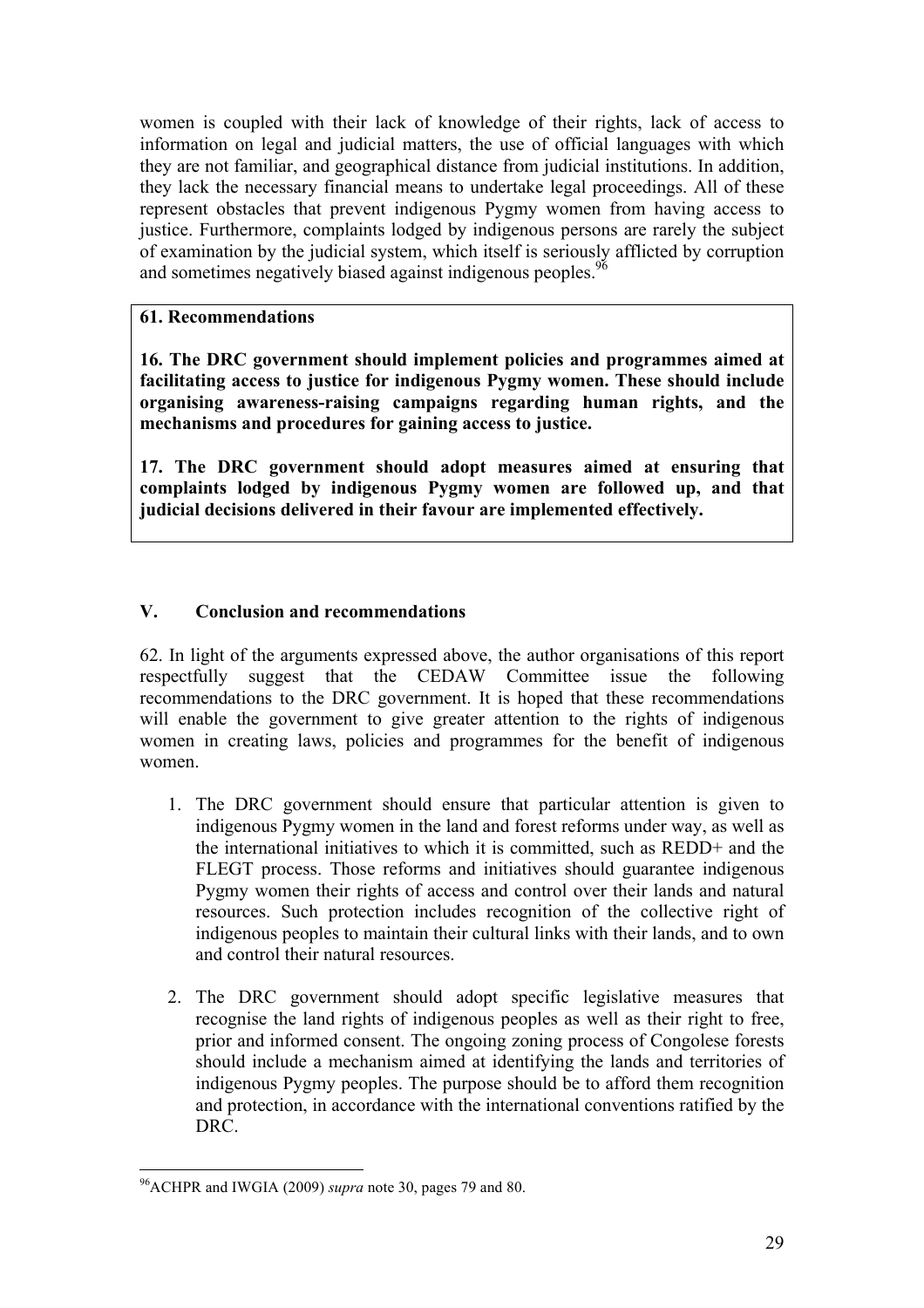- 3. The DRC government should implement a mechanism aimed at providing reparations to indigenous men and women, as well as to indigenous peoples collectively, for the lands that have been taken from them without their consent. The mechanism should also ensure that the compensation awarded is fair and equitable, and that it does not contribute to exacerbating gender inequalities.
- 4. The DRC government should immediately adopt and implement special measures aimed at ensuring the socio-economic integration of indigenous women in the DRC, notably through the protection and implementation of their economic, social and cultural rights.
- 5. The DRC government should collect disaggregated data on the situation of indigenous women in the DRC and present the results in its next report to the Committee.
- 6. The DRC government should pay particular attention to indigenous Pygmy girls when creating its education policies and programmes. It should also adopt special measures aimed at guaranteeing girls equal access to education at all levels, and at encouraging them to remain in the school system.
- 7. The DRC government should improve or build school infrastructures in the villages of indigenous Pygmy peoples.
- 8. The DRC government should adopt measures aimed at protecting indigenous Pygmy girls from sexual harassment and abuse in educational establishments.
- 9. The DRC government should launch an information campaign aimed at raising awareness among indigenous Pygmy parents and girls of the importance of education.
- 10. The DRC government should adopt measures aimed at improving literacy rates among indigenous Pygmy women. In particular, these measures should include allocating sufficient resources and implementing programmes aimed at promoting their literacy and their education.
- 11. The DRC government should supply disaggregated data in its next report on the situation of indigenous Pygmy girls and education.
- 12. The DRC government should guarantee the right of indigenous women to health. In particular, it should allow them unrestricted access to their traditional medicinal plants.
- 13. The DRC government should take all necessary measures to protect the right of indigenous women to reproductive health. In particular, it should ensure that they have access to appropriate antenatal health care, as well as care for sexually transmitted diseases.